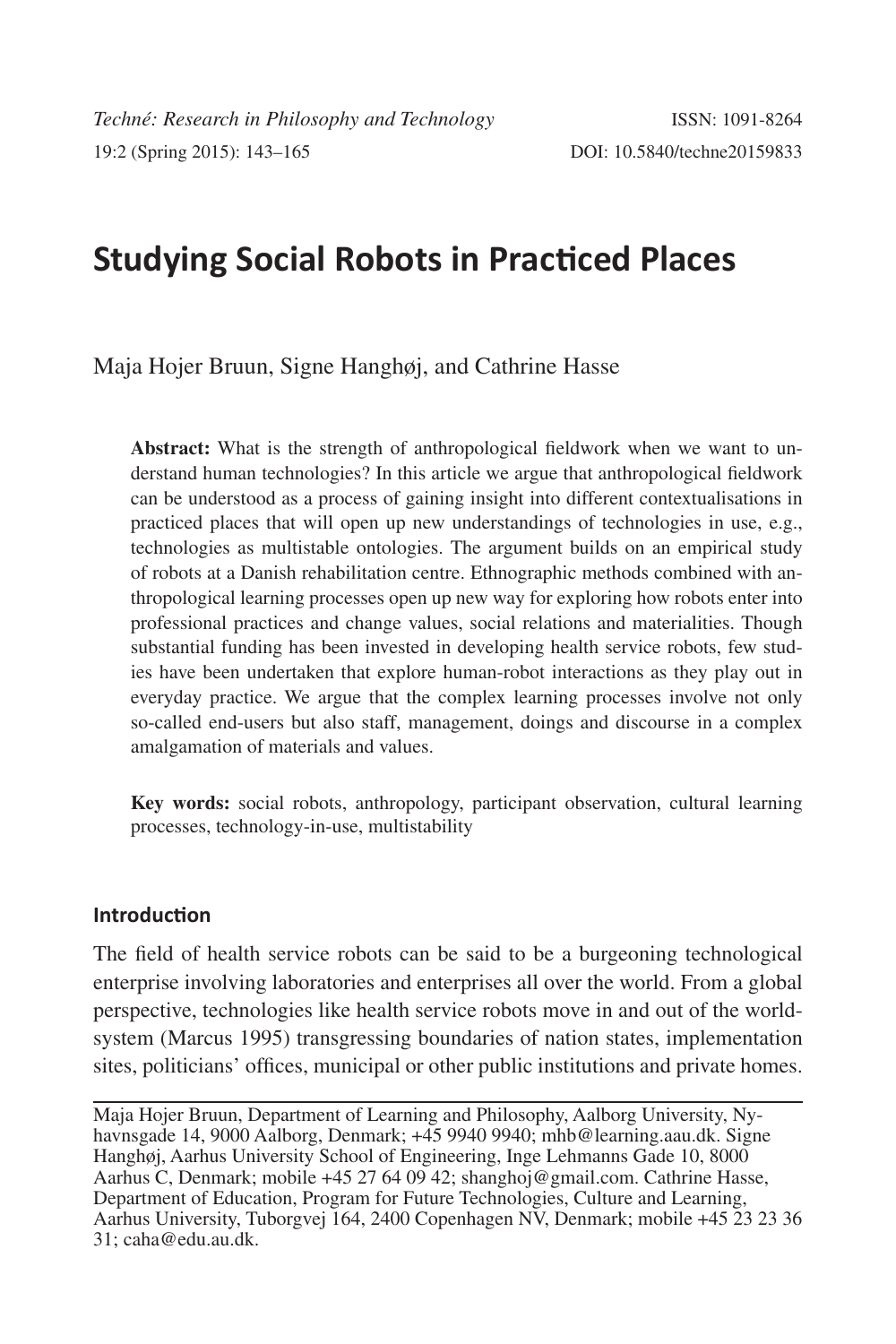The robot designers often live in countries far away from so-called end-users and have only little or no knowledge about the complex environments connected to the end-users' everyday lives. End-users and service providers do, however, always have to handle new technologies in local material and social settings (Hasse 2013). In this article we show how anthropological fieldwork opens a multifaceted understanding of these particular localities which we conceptualize as practiced places. The article deals with robot technology, a technology which apparently can substitute for human relations, but which in practice, like any other technology, is strongly dependent on social relations, human forms of organization, and the whole courses of action that figure in any human-technological relations (e.g., Alac, Movellan, and Tanaka 2011). Technology is simultaneously material, social, and meaningful, and therefore we need Techno-Anthropological methods to fully understand technology and human-machine relations (Suchman 2007).

Robots are hard to define—now more than ever, since robot designers keep developing new techniques, functions and types of robots. The International Federation of Robotics keeps coming up with new types of sociable and health service robots as specific subsets of robotic systems (Ondas et al. 2013). The robots are often defined in relation to their use in different sectors (e.g., service, education, health, industry). Service robots are designed to be able to engage with and assist human beings with a range of services, either as mobile robots or sociable robots (Baltus et al. 2000). Sometimes service robots are only defined as autonomous machines like vacuum cleaner robots (Lin 2012), but sometimes they also include social or sociable robots that are meant to communicate and interact with people (Breazeal 2003). Health service robots are engaged in services ranging from 'brain-training' to acting as helpers for blind people (Lacey and Dawson-Howe 1998); they can assist with janitorial services (Schraft and Schmierer 1998), and also monitor and help with data collection and telemedicare (Baltus et al. 2000).

It would be understandable if research on the implementation of health service robots and sociable robots in health care started with the assumption that such robots are designed and selected with a specific problem-solving capacity in mind. The strength of anthropological fieldwork is, however, that it can transgress such self-evident and often misleading assumptions and point to the complex reality of social and material life. In our study it is the very presence of a robot with certain affordances that creates new areas for its use. At the same time, this robot was chosen for the test by a municipal agency on a thick carpet of imaginaries, hopes, and public representations that cannot be isolated from its practical use in the rehabilitation centre. To capture these meanings and uses we draw on anthropological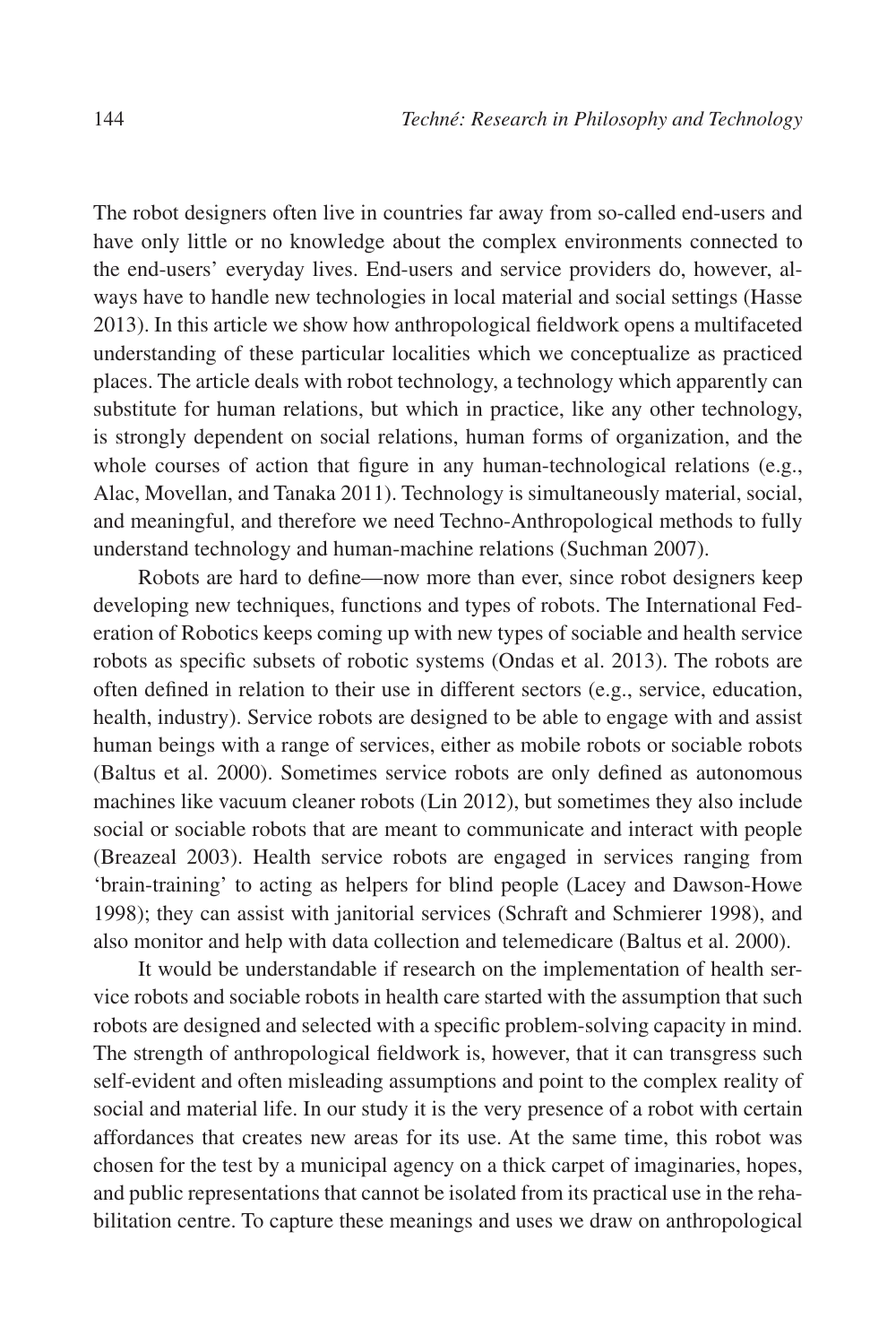approaches to materiality stressing that material artifacts also exist by virtue of their potentiality and their affordances (e.g., Ingold 2001). This seems especially true of robots.

The specific robot we are dealing with in this article was explicitly developed as a new system of telecommunication and human-robot interaction by its Japanese designers. It has been tested on children in schools (Yamazaki, Nishio, Ogawa, Matsumura, Koda, and Fujinami 2012; Ogawa, Nishio, Koda, Taura, Minato, Ishii, and Ishiguro 2011) and on elderly people in a shopping mall (Ogawa, Nishio, Koda, Balistreri, Watanabe, and Ishiguro 2011) and in care facilities (Yamazaki, Nishio, Ogawa, and Ishiguro 2012; Yamazaki, Nishio, Ishiguro, Nørskov, Ishiguro, and Balistreri 2012). When it entered a specific social and institutional setting as part of a test project in a Danish rehabilitation centre, however, in effect it was both being tested for its capacities in human-robot interactions and communication by an international team of roboticists and university-based researchers, and put to use as a health service robot in a negotiation between the researchers and the local managers and staff.<sup>1</sup>

As will become clear in this article, the robot exists in multiple states at the same time. Though technologies like robots may appear stable, their status changes when they become technology-in-use (Hasse 2013). It is a "designer's fallacy" (Ihde 2006, 121) not to acknowledge that technology is classified and re-classified differently at different points in the social lives of technologies, acknowledging that the meaning of things derive from human transaction and human motivations. Drawing on insights from postphenomenology (Verbeek 2005; Ihde 2002), we understand the robot as a multistable technology, meaning that "the 'same' technology takes quite different shapes in different contexts" (Ihde 2007, 13). Multistability means that when the 'same' technology becomes part of different life worlds and activities it produces different realities with the potential to transform people from within (Hasse 2013).

In some ways similar premises can be seen in actor-network theory (ANT), e.g., in the work of Bruno Latour (2005), John Law (2004) and Annemarie Mol (2002), whose work has stimulated a renewed interest in non-human as well as human actors in social and cultural anthropology. Anthropologists studying 'exotic cultures' have always paid attention to the agency of non-humans, e.g., in animism and magic, but Latour and ANT paved the way for a whole new awareness of materiality and multiple ontologies in quotidian Western lives. Our concern with all these approaches is their lack of clarity about how, *methodologically*, we can grasp the social processes through which multistabilities or multiple ontologies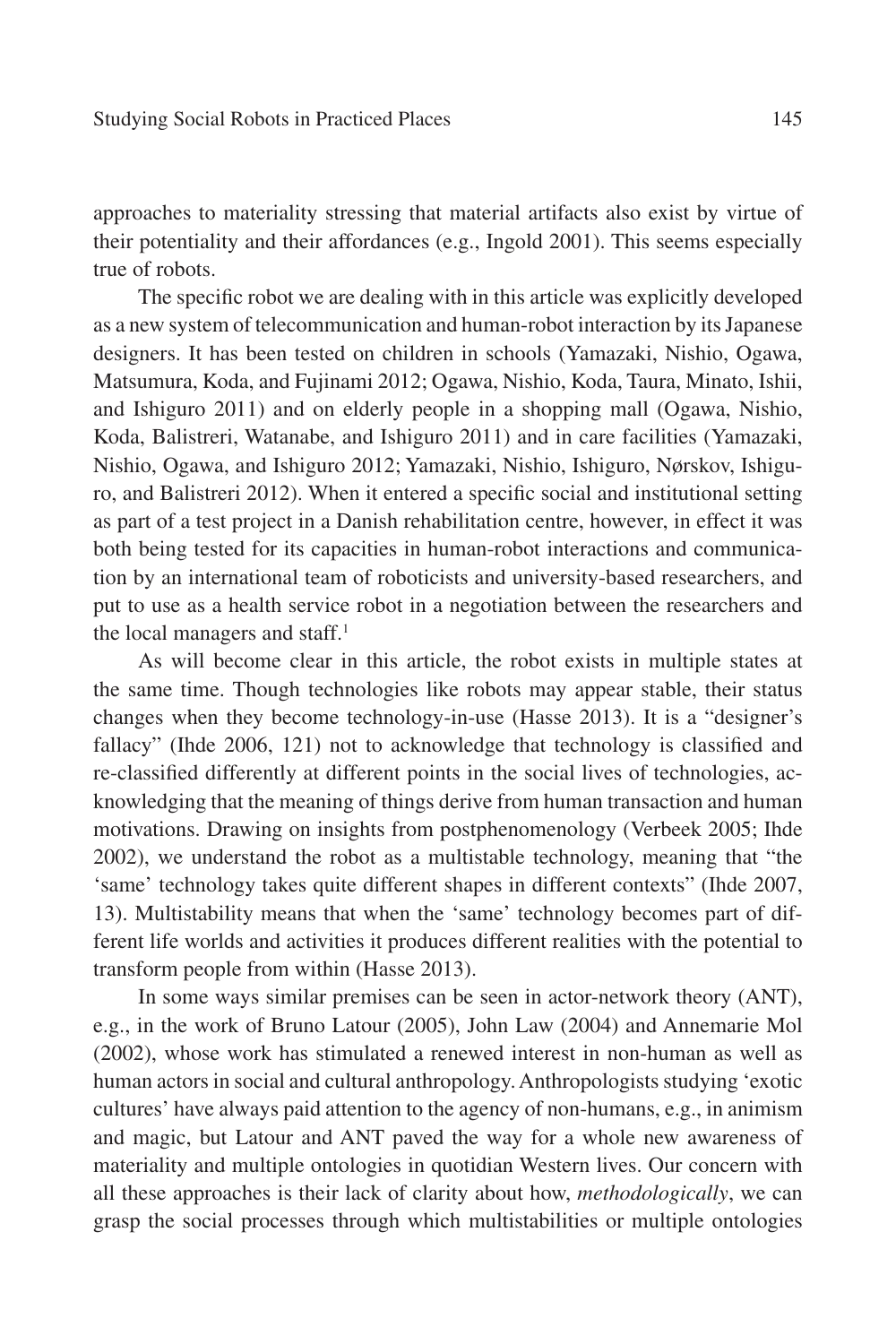(Mol 2002) are achieved. Our main aim with this article is epistemological, as we regard processes of recognition as crucial for the multiple ontologies identified by ethnographers. An argument for multiple ontologies must include a clarification of the ethnographers' learning processes in the field. We discuss the example of a particular robot technology and some of the emerging ways in which ethnographers come to learn about how the robot is stabilized in a specific institutional setting.

The complex roles of robots in practiced places are hard to capture, a fact that is also reflected as a gap in the burgeoning research literature on robotics. Although service robots are increasingly tested and put to use in institutions such as nursing homes, rehabilitation centers and schools, most robots are initially tested in laboratory settings (e.g., Alac, Movellan, and Tanaka 2011). Even when robots are tested in real-life settings, reviews of their development and functionality rarely focus on the staff in e.g., the rehabilitation centers, kindergartens, schools and nursing homes where the robots are put to use, and staff problems are rarely mentioned in the reviews (e.g., Fong, Nourbakhsh, and Dautenhahn 2003; Goodrich and Schultz 2007). Though the staff members are key actors in the practiced places where the robots are implemented, the staff perspective on the robots seems to be a marginal perspective, at least for roboticists. In this article we show how anthropological fieldwork can capture the complexities of technology-in-use, including the angles that are often overlooked once robots leave the protected and manageable environment of the laboratory and become part of people's life worlds.

If we want to study robots and the life worlds of which they become a part, we need to start out with an appropriate analytics for understanding localities as social worlds that people at once act *in* and act *on*. In *The Practice of Everyday Life* the philosopher Michel De Certeau (1984) offers a helpful distinction between space (*espace*) and place (*lieu*) to conceptualize our fields of ethnographic study:

A place (*lieu*) is the order (of whatever kind) in accord with which elements are distributed in relationships of coexistence. It thus excludes the possibility of two things being in the same location (*place*). . . . It implies an indication of stability.

A space exists when one takes into consideration vectors of direction, velocities and time variables. Thus space is composed of intersections of mobile elements. It is in a sense actuated by the ensemble of movements deployed within it. . . . In short, *space is a practiced place*. (De Certeau 1984, 117)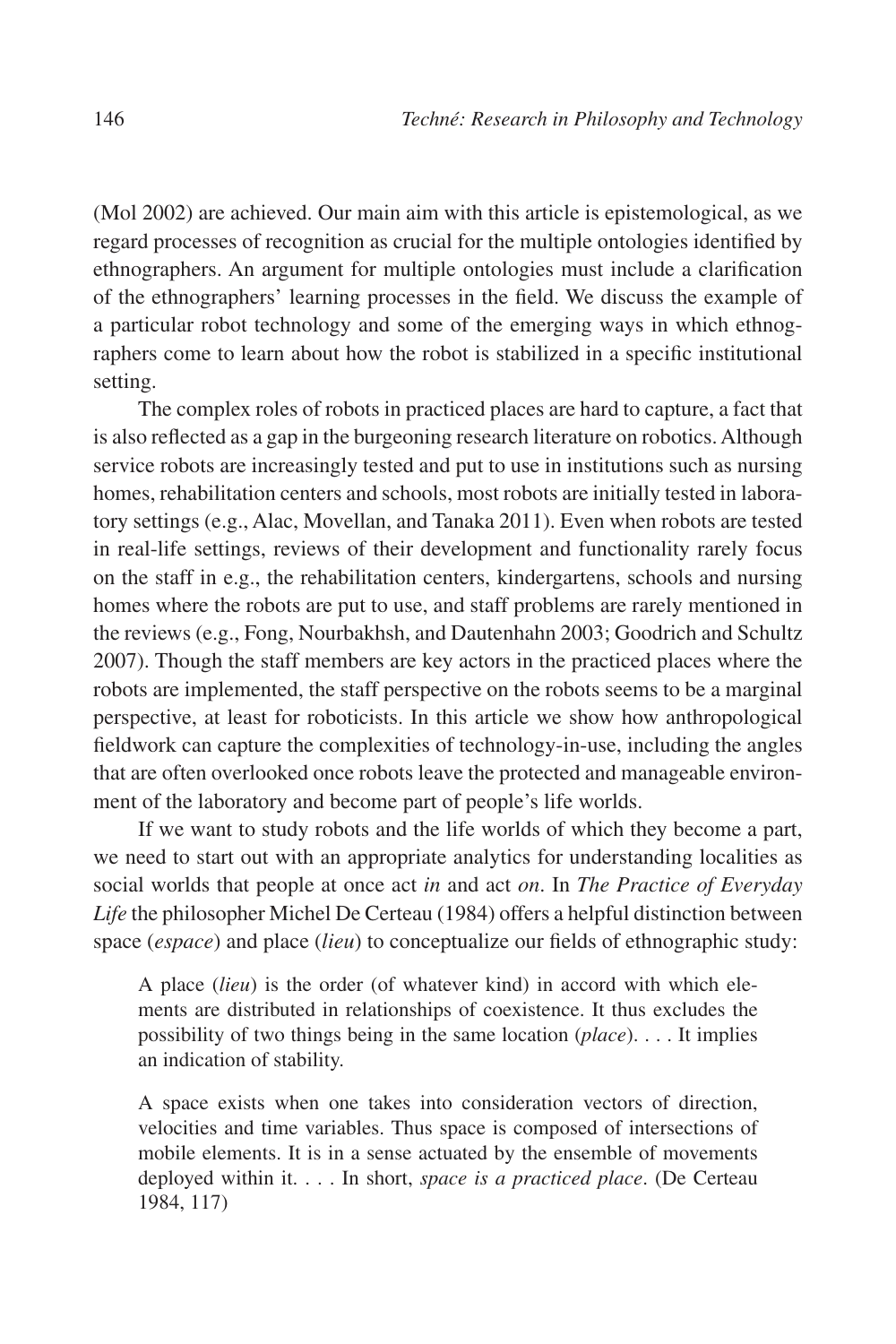De Certeau thus makes a distinction between 'space,' which for him represents a phenomenological understanding of the complex social world that is always in motion and involves countless actors and points of view and 'place,' which implies some kind of order and stability. Describing a 'place' in anthropological analysis is necessarily a reduction of human experience. A 'practiced place' involves power relations that stabilize space into place.<sup>2</sup> De Certeau gives the example of a street that is geometrically defined as a place by urban planning but transformed into space by actual walkers. The relationship between place and space is replayed in the relationship between a 'map' and a 'tour.' While maps reduce or freeze geometrical places in images of the world, 'tours' express actions and directions in the social world. Stories,<sup>3</sup> de Certeau writes, constantly transform spaces into places and vice versa, and they organize the changing relationship between places and spaces. Any kind of discourse, story or other reflection, such as ethnography itself, is a way to 'map' lived space. To be clear, both spaces and places are part of human life and people constantly engage in mapping and living their worlds.

Doing anthropological fieldwork and participating in people's lives gives us access to their tours and practiced places, where people and things move. At the same time we are attentive to the ways in which space is transformed into place as we study practiced places *with* people. Put differently, we are attentive to the ways that people, who inhabit the life worlds we are studying, map their own life worlds. Fieldwork allows us to follow other peoples' tours and 'read' their mappings. Values are an important part of social spaces understood not only as "conceptions of the desirable" according to Clyde Kluckhohn (cited in Graeber 2001, 3) but also as valued activities or "patterns of action that in practice are called into being by the very fact that people value them" (Graeber 2001, 259). When we spend time with people, talk with them and listen to their stories we gradually learn about how they define each other and their work, e.g., through everyday activities, small talk and interviews. Over time we get a fuller picture of what they mean with their words and what they value because we have ourselves to some extent followed the same tours.

Through fieldwork we learn that the knowledge with which we as human beings live is not the same as the knowledge whereby we intellectually make sense of life (Jackson 1996, 4). Anthropologists often talk about this as the distinction between what people *do* and what they *say they do*, not to suggest that people lie or consciously conceal what they do, but because we act in the world with practical knowledge that is not verbalized. Thus our values may not be clearly expressed just as stated values may not cover everybody's desires. Adding to the complexity,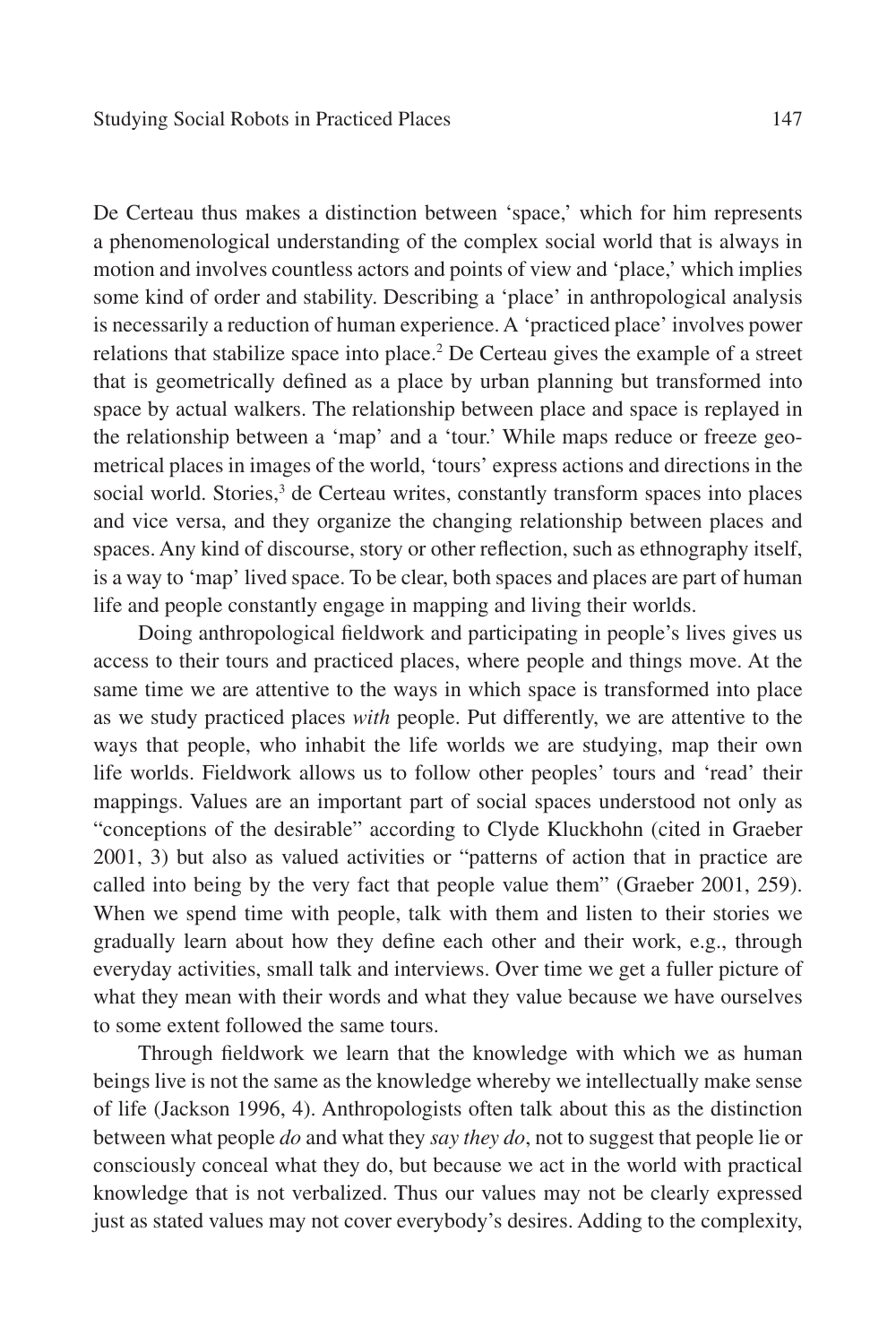when we enter practiced places as fieldworkers to study social phenomena like technology-in-use we discover that people are situated differently in social worlds, so the way some people explain the values of a robot (e.g., roboticists or managers) may be countered by the way others (e.g., service providers) explain robots in the same practiced place. Some maps are imposed on social worlds, and to stick to de Certeau's metaphor, during fieldwork we learn to grasp which actors draw which maps and which maps are the most powerful in different social situations, so that they come to determine the routes of other people.

Human life with robots, as with any other technology, is simultaneously about places and spaces, maps and tours, discourse and practice. In the following we present our study of robots in a Danish rehabilitation centre that we have chosen to call Lakeview Rehabilitation Center in order to preserve its anonymity. Our discussion of the study as it developed in the practiced place of Lakeview will lead up to our final conclusions about the methods and theoretical advantages of Techno-Anthropological approaches to robot technology.

## **Making Fieldwork Visible**

In 2013, the three authors of this article, two anthropologists and an engineering intern, ventured a study of two different robots introduced to the rehabilitation center Lakeview: a reprogrammed brain training robot and the sociable telecommunication robot described in this article. Lakeview functions both as a municipal rehabilitation center specializing in physical rehabilitation for people who have experienced disabling physical illnesses, strokes or accidents, and as a test center for new welfare technology. As in all fieldwork the initial period was characterized by confusion and disorientation. When entering a rehabilitation center, workplace and municipal facility such as Lakeview one encounters 'an already practiced place' where movements and things are meaningful for the local inhabitants. Yet, it seems rather incomprehensible to the incoming ethnographer. At first sight it is a material and geometrical world, full of human and non-human actors moving hither and thither. Fieldwork then becomes a question of observing closely and, if possible, getting a more complex understanding of, for example, how service robots and different kinds of human actors engage with each other by learning from tentative participation in the practiced place.<sup>4</sup>

The two fieldworkers (the engineering intern and one of the anthropologists) took turns in following activities at Lakeview and mapping the place, at first geometrically and then more and more according to people's stories, values and actions. The composition of actors in the field was in itself complex, ranging from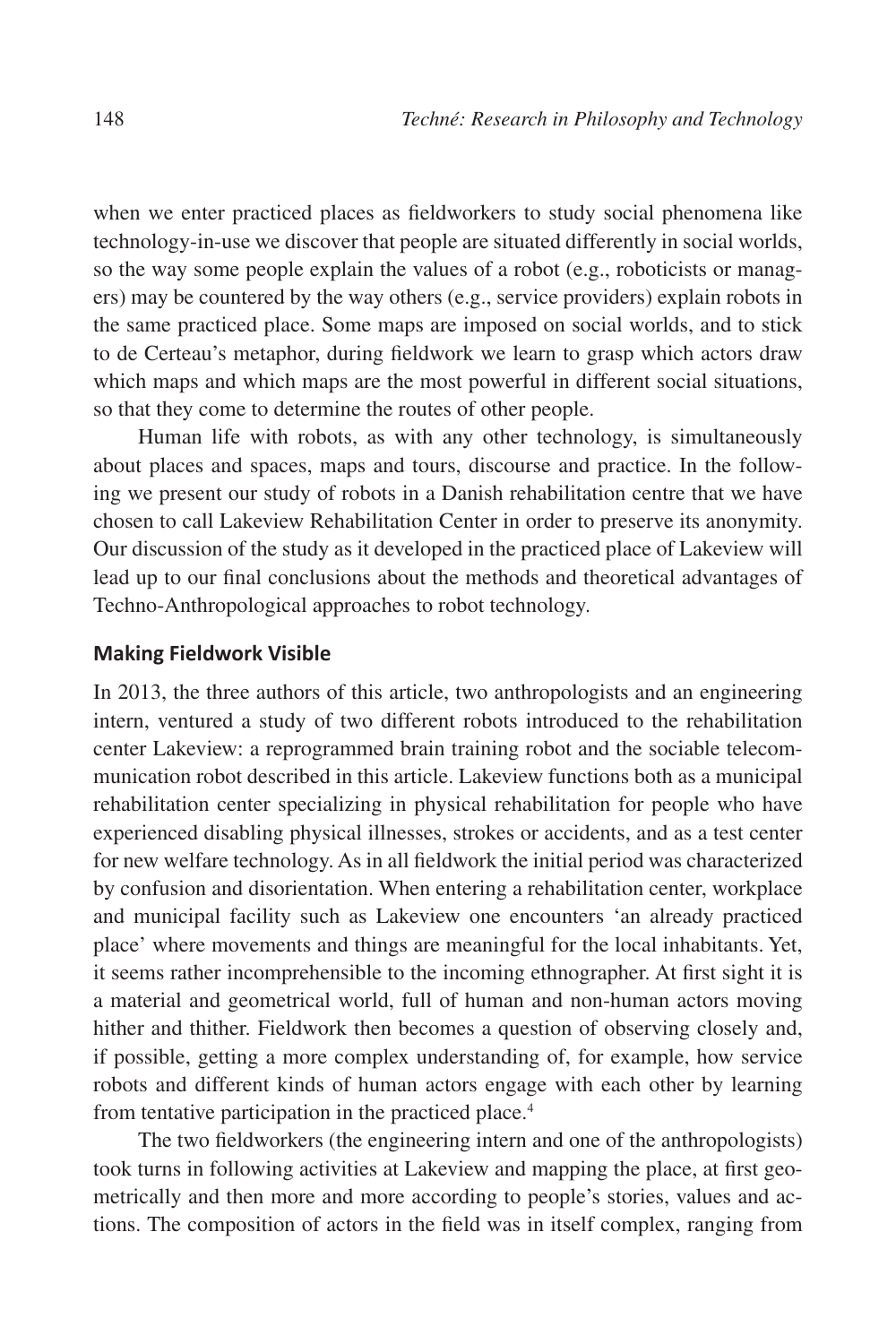the end-users at Lakeview, the management and various groups of professionals, such as nurses, healthcare assistants, doctors, physiotherapists and occupational therapists working at Lakeview through the managers at the municipal agencies allocating resources and tasks at Lakeview to the international team of researchers and roboticists who test and implement robots and other welfare technology at Lakeview, not to speak of all the non-human actors such as the robots, computers, wires, work schedules, work ethics and all the other devices and concepts working in a practiced place like Lakeview. At some point the place began falling into space, so to say, and the fieldworkers began to be able to understand peoples' actions and reactions and to discover the diversity in how different people map out their shared workplace. The definitions belong to the definers, as expressed by Susan Leigh Star and Anselm Strauss (1999, 14), and we soon learned that end-users were neither defined as 'residents' nor 'patients,' although the research team from the university kept referring to these categories. The staff at Lakeview referred to end-users as either 'citizens' or 'guests,' and there was an interesting internal value conflict and continuous negotiations hidden in the use of these two concepts, which were tied to particular values and practices. These negotiations got new life with the introduction of the robots, but it took time for the ethnographers to learn to recognize that and to put their own process of learning about these meanings and values into words.

Fieldwork, or the fieldwork process, often appears as a black box of social processes that are hard to grasp and are rarely described in detail. Diana Forsythe, who worked for many years as an anthropologist among knowledge engineers and physicians in the area of medical informatics, observes that anthropological methods easily become 'invisible work,' referring to a concept developed by Star (Star and Strauss 1999), because ethnography looks and sounds straightforward (Forsythe 1999). Ethnographic data-gathering methods, as opposed to laboratory research methods, are flexible and meant to be unobtrusive; they are designed to be used in uncontrolled—and uncontrollable—real-life settings (Forsythe 1999, 128). It is precisely this flexibility and adaption to complex and unique real-life settings that makes ethnographic work invisible and makes it difficult to provide hard-and-fast descriptions of its methodology. Working in the field of technology design, Forsythe has not only experienced an interest in ethnography and its utility but also the misconception that anyone can do it. Forsythe, however, maintains that what makes ethnography look so easy is *expertise*.

In order to unpack ethnographic expertise Diana Forsythe emphasizes that ethnographic methods are grounded in anthropological theory and based in a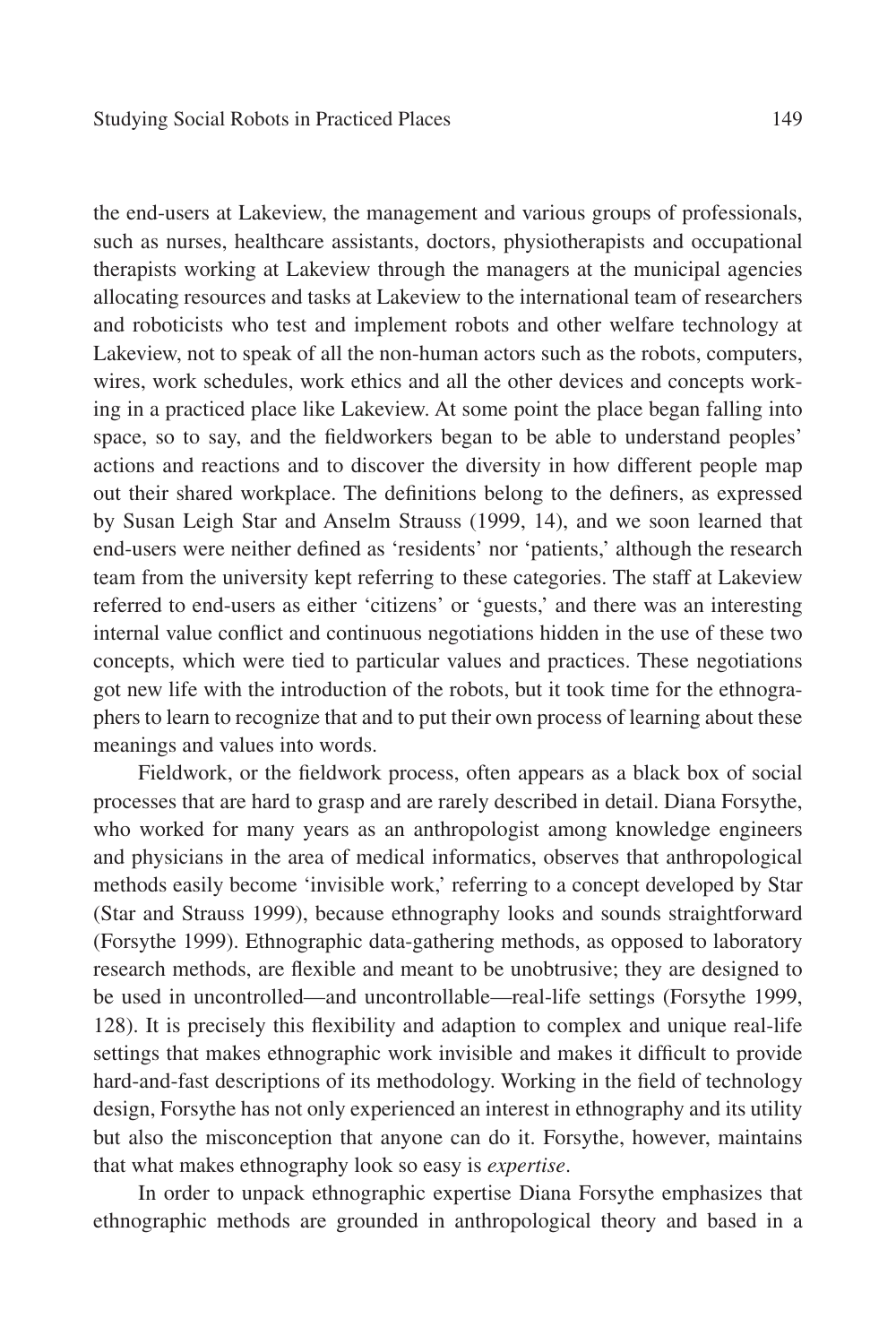distinct philosophical stance. Though ethnographic fieldwork methods (including participant observation and interviewing) may be employed by many disciplines, the special approach in anthropological fieldwork is the theoretical grounding of ethnography in anthropology. One of the important theoretical frameworks for anthropological fieldwork is the distinction between different sorts of knowledge at play in social life (e.g., what we have called knowledge whereby we live and knowledge whereby we make sense of life) and the attention paid to the relationship between beliefs and action in social situations (what we called the difference between what people *do* and what they *say they do* above, with reference to Michael Jackson (1996, 4)). Most importantly, the philosophical stance of anthropological fieldwork involves conceptual distance—i.e., to "take as little as possible for granted"—or essentially to "maintain careful epistemological discipline" (Forsythe 1999, 129). 'Epistemological discipline' involves always treating concepts in relation to the context in which they appear and identifying the status of different concepts in a social setting. This philosophical stance or epistemology is sometimes called methodological relativism or contextualism emphasizing anthropology's focus on the use and deployment of concepts in social practice (Dilley 1999, 6). Tracing concepts, their use and meanings in social worlds can, however, also be seen as a learning process of gradually shifting the anthropologist's perspectives, thus avoiding both perspectivism and relativism (Hasse 2015).

The philosophical stance of social and cultural anthropology is very different from the positivism that underlies the natural sciences, engineering, cognitive psychology and many other disciplines involved in technology design, but whose scholars may not emphasize consciousness of their own disciplines and their philosophical premises. 'Careful epistemological discipline' thus does not follow automatically whenever somebody sets out to do ethnography and 'describe what they see' in geometrical space. During fieldwork our perceptions of the world we study change with the learning experience.

This position is also taken up by Tim Ingold in the epilogue of *Being Alive: Essays on Movement, Knowledge and Description* (2011) in which he describes anthropology as a craft. Anthropology is not the study *of* human beings, but the study *with* human beings (Ingold 2011, 239), and anthropologists explore the world from a phenomenological perspective of human dwelling, or place-making, in the world. Ingold makes a distinction between 'doing ethnography,' that is describing the lives of people with whom we have studied, and 'creating anthropology,' that is contributing to our knowledge of humankind: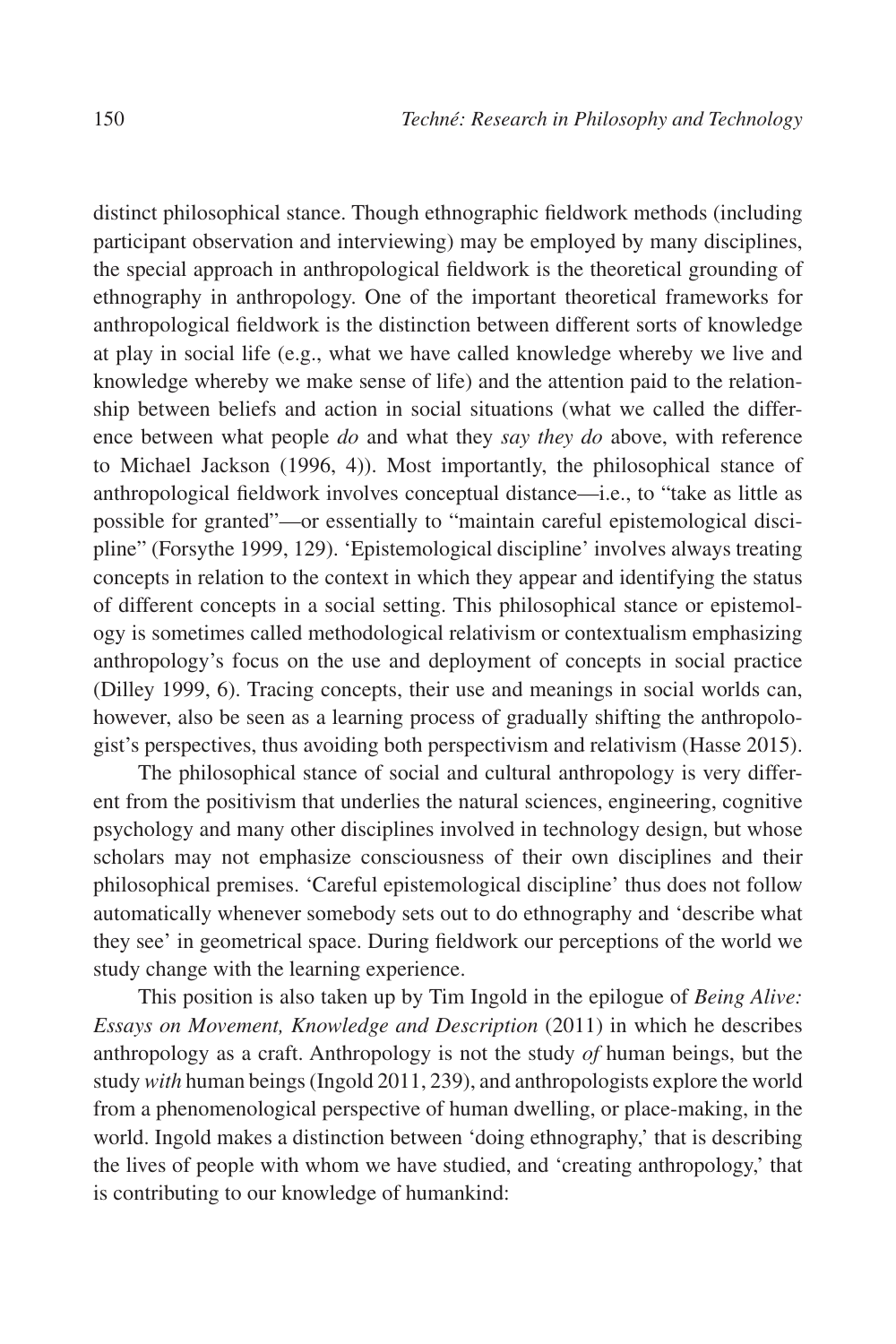An education in anthropology, therefore, does more than furnish us with knowledge about the world—about people and their societies. It rather educates our perception of the world, and opens our eyes and minds to other possibilities of being. The questions we address are philosophical ones: of what it means to be a human being or a person. (Ingold 2011, 238)

Ingold maintains that even though ethnography has its methods (e.g., note taking), it *is not* a method in itself. It makes no sense to distinguish ethnography as description and anthropology as theory and separate the two in time and space, because the anthropological engagement is a process where there is no distinction between the anthropologist's work and life. Our ethnographic data become anthropological analyses as "studying with people" changes our perceptions (Ingold 2011, 240). In this sense, the collaborative work between robotics designers and researchers, staff, management, and anthropologists can add to the anthropological analysis of Lakeview which focuses on the variety of values tied to the robots entering an already practiced place.

## **Entering a Practiced Place**

In Denmark, service robots, and especially health service robots, are part of a profound political interest in welfare technological innovation and the opportunities that spring from new welfare technology to improve, rationalize, and make more efficient public health and care institutions and care for an aging population in their own homes (Hasse 2013, 83). Not only this overall interest but several other interests in robot technology form important contexts for our present study. When it comes to research in robotics, there is both a strategic interest in state-of-the-art technology for business development and a basic research interest in fundamental philosophical and ethical questions concerning welfare technology, human-robot interaction (HRI), and artificial intelligence (AI). Municipal agencies are interested in keeping up-to-date with technological innovations, because they assume robots can be of value politically and economically in future health and eldercare. Hospitals, health care, rehabilitation centers and home care services work with welfare technology in interaction with citizens and end-users of the technologies.

In our present case study, all of the above interests in robotics and welfare technology do in a sense come together in the rehabilitation centre Lakeview. Lakeview functions both as a training and rehabilitation center for ill or injured patients and as a 'living laboratory' exploring new welfare technology in the municipality of Aarhus, the second largest city in Denmark. Being an exploratory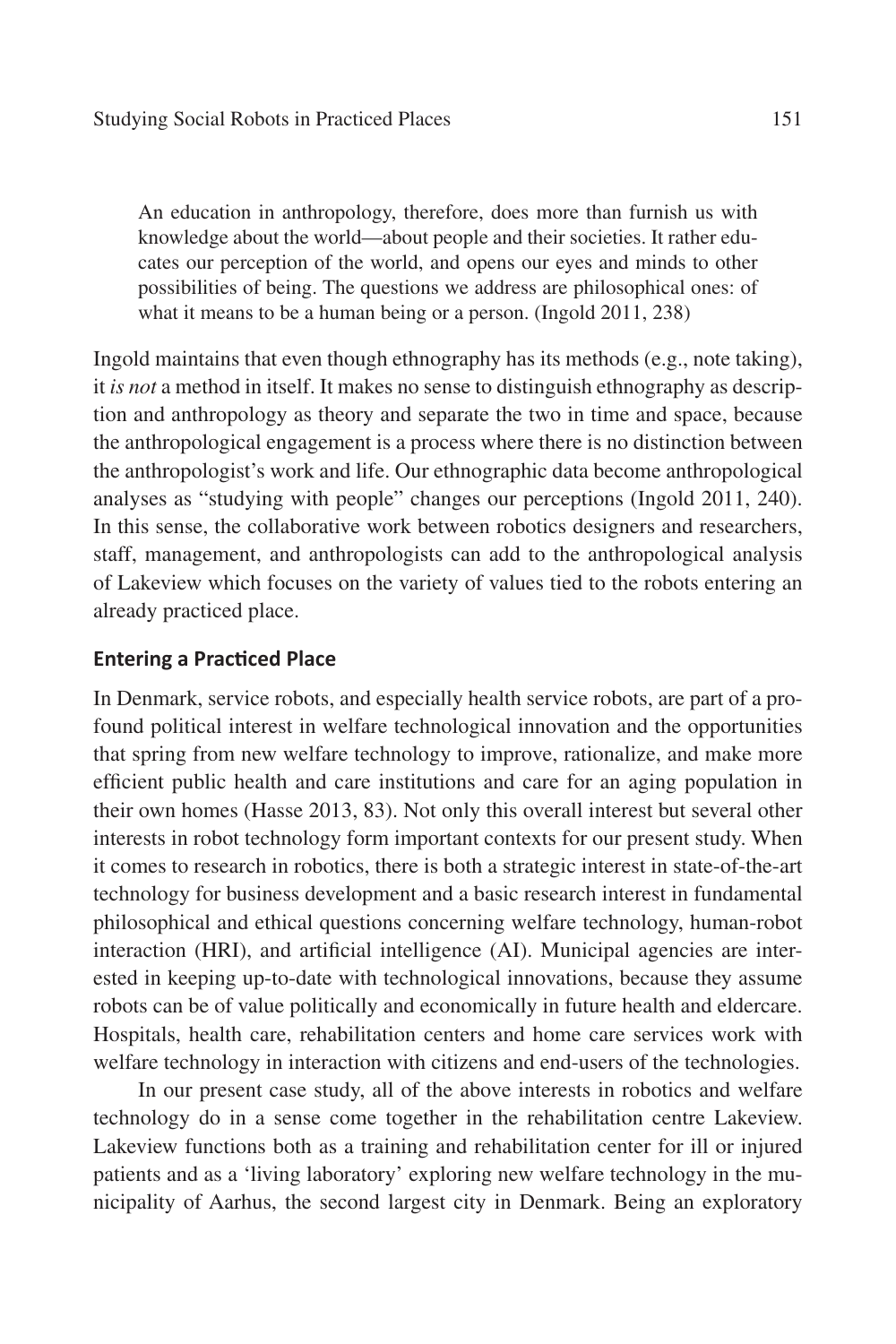site at the spearhead of the latest welfare technological developments is both part of the rehabilitation center's mission statement, as presented in brochure material for the public, and integrated into the staff's self-understanding of their work, as explicated in the interviews we made with the staff. The management at Lakeview works closely together with the welfare technology unit of the municipality of Aarhus, one of the frontrunners in implementing health service robots in Denmark. The leader of the welfare technology unit is a key person in setting up new test projects at Lakeview. He explained to us in an interview<sup>5</sup> conducted in his office just prior to the start of the test project on the telecommunication robot:

I have been involved in several projects with Japanese and Koreans where I think they are extremely driven by the technology. They produce a device because it is possible, and then they have a theoretical idea about what you can do with it. They have rarely been out [of the laboratory] and have considered the practical needs and looked into how we can do it more cleverly. How do we increase the value for the people who live here?

The welfare technology unit promotes projects that give immediate returns, e.g., in the form of 'citizen satisfaction' or new technical appliances, as well as projects that the leader later during our conversation called more 'avant-garde.' Such projects typically start with the leader of the welfare technology unit learning about new technology, e.g., robots at international trade fairs in technology. In this case, the test project was developed when the team of university-based researchers offered to co-design a research project with this particular robot operated with the so-called 'Wizard of Oz' technique (cf. Goodrich and Schultz 2007, 252). 'Wizard of Oz' means that the robot is tele-operated and speaks with the operator's voice.

The robot tested at Lakeview has a human-like round head, is totally white, bald and the size of a small child, but has no hands or legs. It acts as an interface where a human voice is connected to the robot's mouth movements. Furthermore, it can turn its head and move two forelimbs. The robot was not developed with any specific health service in mind, and this soon became an issue in the negotiations between staff and researchers.

The design of the collaborative project between the university-based group of researchers, the municipal welfare technology unit, and management at Lakeview changed a couple of times in the start-up phase of the project, due to both technical circumstances and negotiations. The main problem seemed to be finding a meaningful set-up for the test based in a potentially useful application of the robot in the Lakeview context. The municipality and the management at Lakeview wanted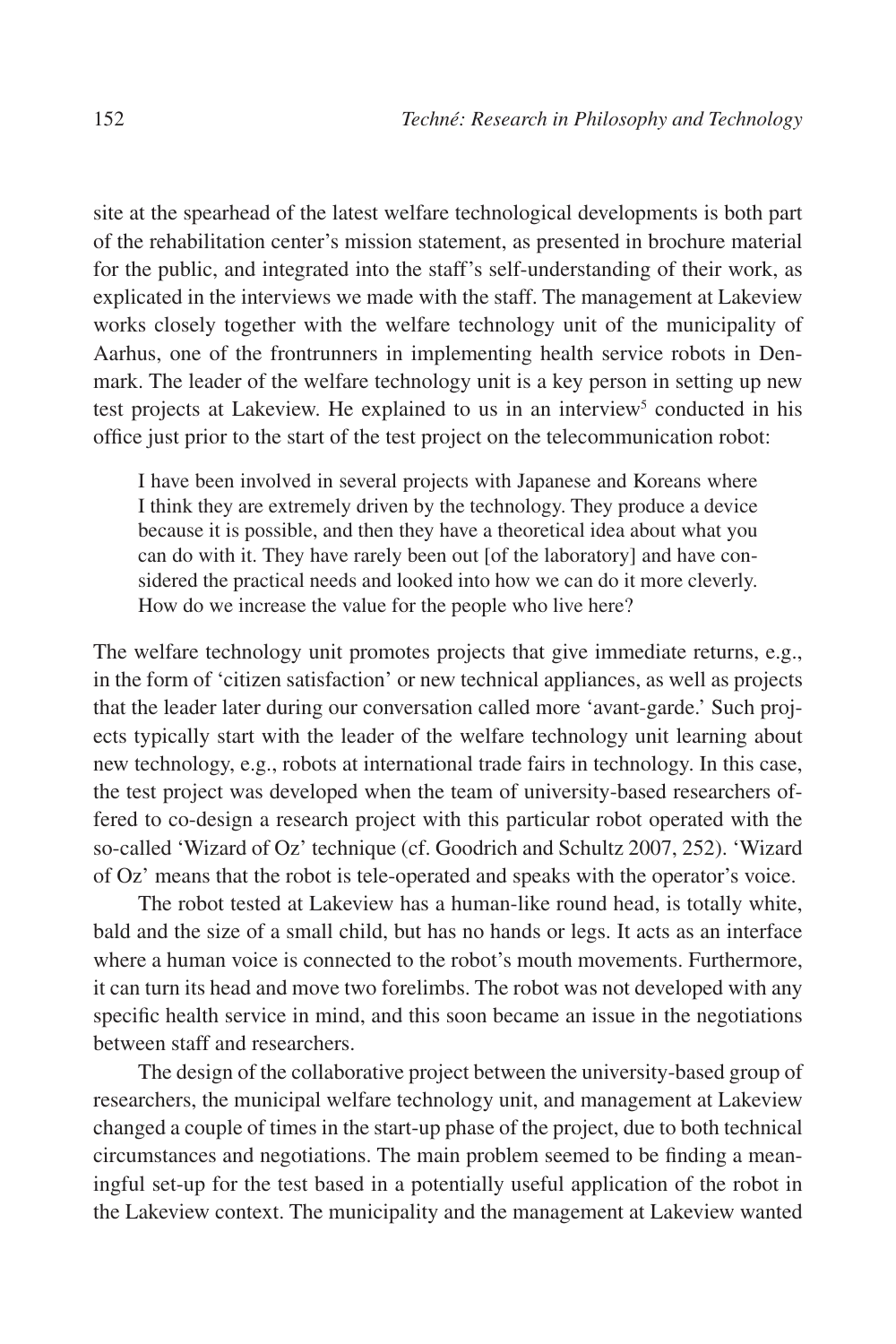a research design where the rehabilitation center could benefit from the project by developing new treatment methods, for instance, whereas the university researchers were mainly interested in testing human-robot interaction as such. After some negotiations, the test design was focused on testing the robot's capacity to help people who eat very little, so-called 'small eaters,' to eat more.

The initial test design was to place the tele-operated robot at a table with four to six persons from the rehabilitation center and to let the robot entertain people, to explore whether the presence of the robot would encourage people to eat more. This assumption did not build on any previous studies of human-robot interaction but, as we found out during our fieldwork, it imitated so-called everyday 'dining situations' at the rehabilitation center. Thus the test served two purposes: one purpose highly prioritized by the university unit to see how people reacted to the robot 'as-if-it-were-human,' and the other to test whether a robot could encourage people who eat too little to eat more. To prove this effect of the robot, the participants in the test had to be 'small eaters.' It turned out, however, that the social category of 'small eaters' mapped the end-users in negative ways in the local context with unexpected results for the robot test project, and the test design was changed.

This time it was decided that there were to be three parallel sessions each week where the robot was placed opposite a single resident in his/her own room while he/she was eating at a small table: two sessions with a participant from Lakeview and a robot operated from a hidden place by an occupational therapist or a health care assistant from Lakeview, and a control group session with a participant from Lakeview and a staff person, also either an occupational therapist or a health care assistant. These three parallel sessions had to follow the exact same rules. They were filmed and the test went on for eight weeks. In the beginning the idea had been to weigh the plates of the 'small eaters' after a session with the robot in order to see if the residents in the robot-situations ate more than those in the control group with the human-human interaction, but this idea was eventually abandoned as well.

We followed the development of the robot test project from the sideline and interviewed the project partners, managers from the municipal welfare technology unit, the management at Lakeview, and the staff that operated the robot during the robot test. We participated in the project meetings among these parties when the project was introduced and evaluated and observed the tests while they went on at Lakeview. In order to understand Lakeview as a practiced place it was important to spend time there before the robot project started. Because the initial project design imitated everyday 'dining situations' at Lakeview and targeted 'small eaters,' we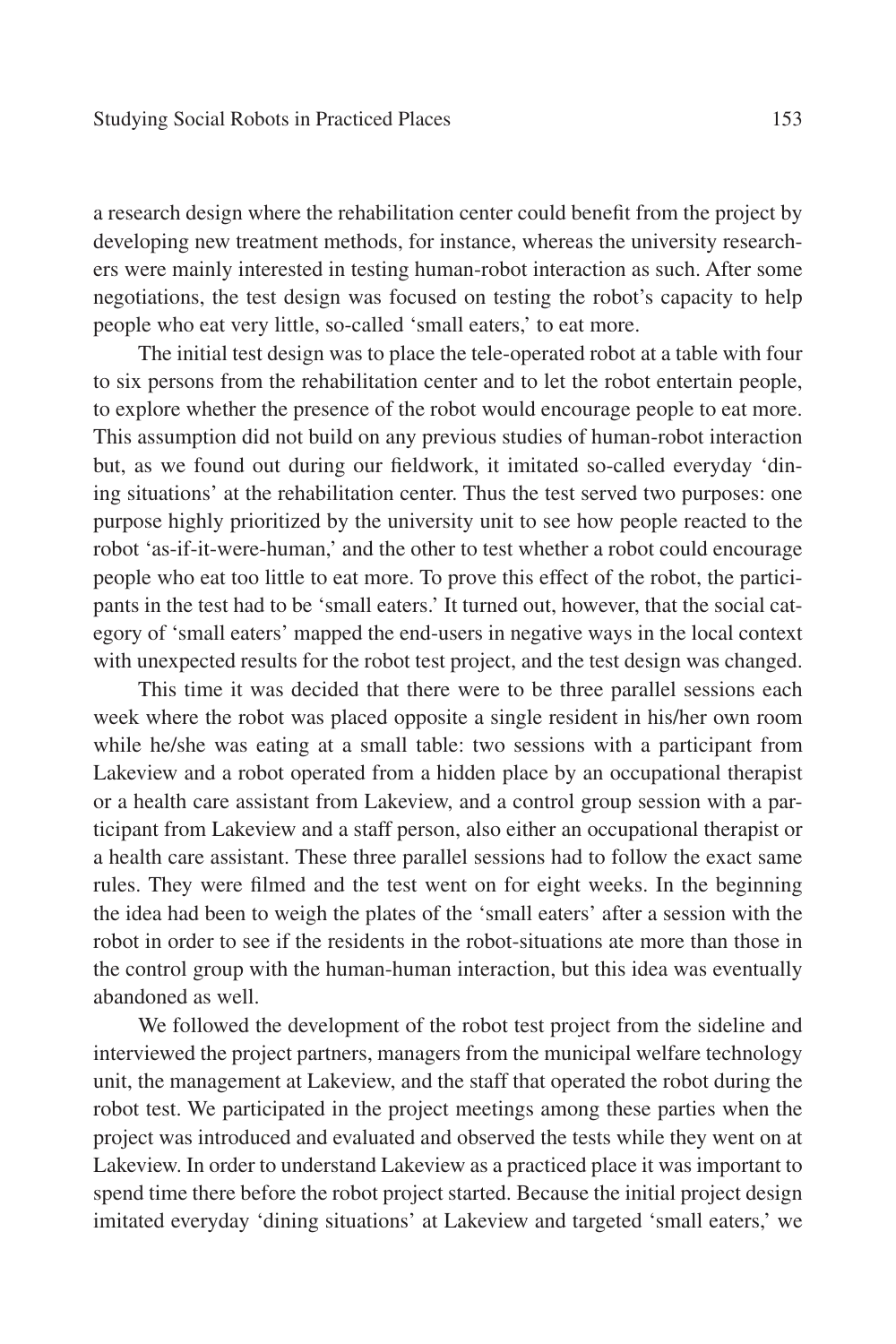had asked for permission to participate in a number of ordinary dining situations at Lakeview before the first test even started.

# **Contextualizing Dining Situations**

A typical day at Lakeview starts with breakfast and the residents' individual morning routines, followed by morning sessions with exercises with the physiotherapists and occupational therapists. The residents are typically people—older or younger—whose lives have been disrupted by serious diseases, strokes, or accidents and they typically stay at Lakeview for a rehabilitation period of five to six weeks with intensive treatment and exercises. After that they are supposed to return to their normal lives at home or in care homes. At noon, a warm meal is served in the dining hall in each of the three sections at Lakeview that house approximately twenty residents. Before we entered the dining hall on our first visit, we had a short introductory meeting with the manager of Lakeview. She told us about Lakeview's approach to 'dining situations': The meal is supposed to be a social event without disturbances from other activities, such as phone calls, and before each dining situation one staff member is appointed as that day's hostess of the meal. The hostess is supposed to have an overview of the dining hall and all residents and create a quiet and peaceful atmosphere. Before the manager left us in the dining hall, she pointed out to us who was going to be that day's hostess, the health care assistant Susan.

In the dining hall and the adjacent kitchen the staff seemed to follow their routines: The kitchen assistants arranged the plates and cutlery on a trolley and the health care assistants started calling on the residents for dinner. Some could walk down the corridor to the dining hall with walkers; others had to be pushed in wheelchairs. Susan explained to us that many 'guests' at Lakeview preferred to sit in their own rooms and eat their meals alone, but that the staff, as part of rehabilitation, was making an effort to motivate people to come down to the dining hall and participate in the 'social community' with the others. Even though the residents have a right to decide for themselves if they want to eat alone or together with the others, Susan explained to us that socializing and sharing experiences with others would promote people's rehabilitation at Lakeview. Then she went off to one of the rooms to encourage an elderly man to eat together with the others in the dining hall.

Later we asked Susan about her role as a hostess, but, much to our surprise, we got only a sarcastic laugh and an unexpected answer back: "Did she really call it being a hostess? Well, we are also supposed to be a 'health and care hotel'!"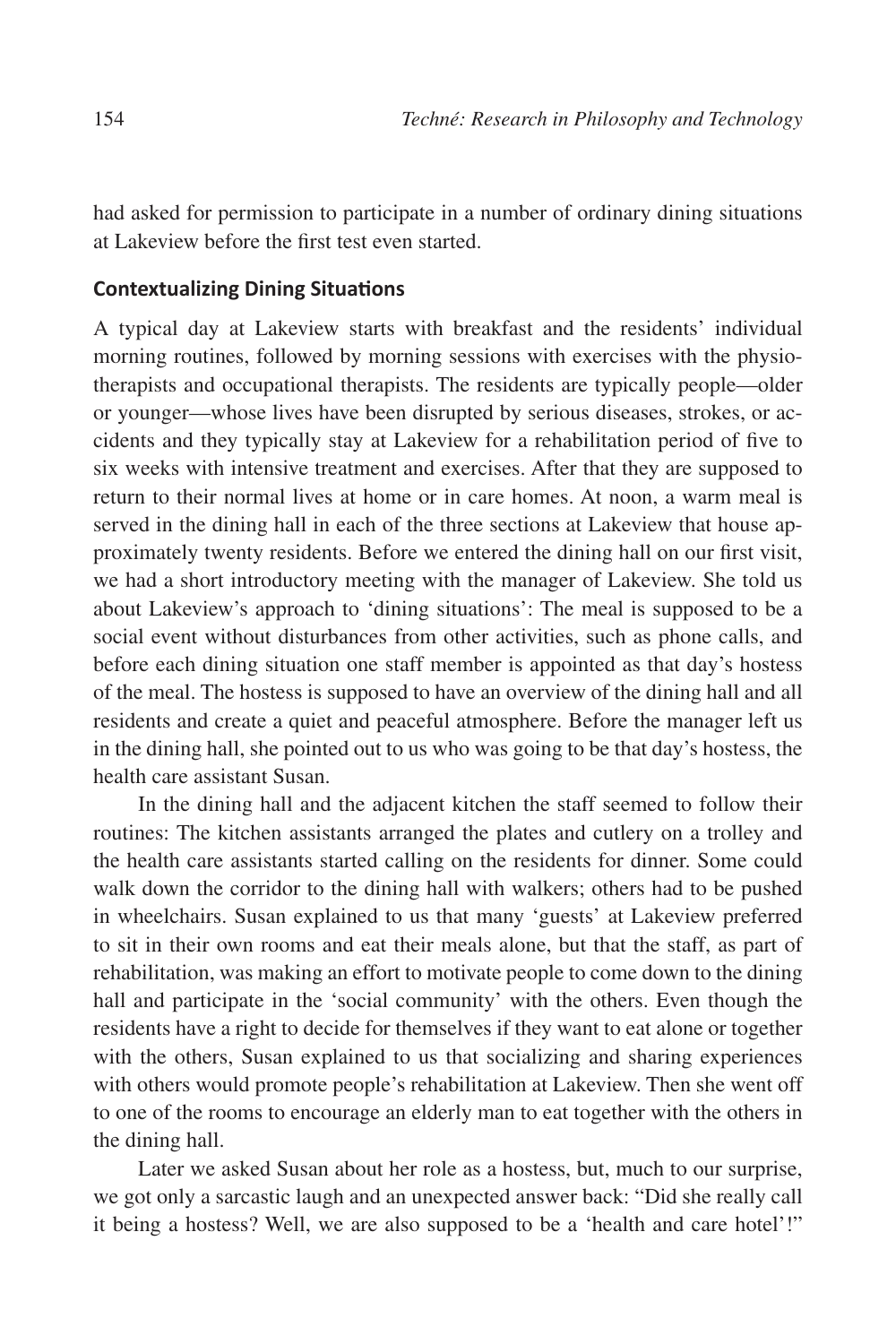Puzzled by this answer, we made a mental note concerning 'hostess' and 'health and care hotel' and asked Susan what she would call her role instead then. She answered that she simply called it "being in the dining situation" and explained that the persons who "are in the dining situation" have to make sure that the residents do as much as they can by themselves, e.g., set the table and collect their plates and food from the trolley:

Many of the oldest people at Lakeview like to be catered for and waited on at the tables, especially the old women who have taken care of others their whole life and think that they are now in for a treat here at Lakeview. The dining situation is in itself too service-minded, considering that we are a rehabilitation centre and have to teach people how to take care of themselves. It sounds rude to say that they have to put back their tableware on the trolley, but it helps them. Our task is to help them find satisfaction in doing things themselves.

After spending more time at Lakeview, talking with the staff and residents and observing more dining situations, we found out that the concept of 'hostess' was more than an aphorism of the manager and Susan's skepticism more than ordinary irritation, but was linked to fundamental values and discussions among the staff about rehabilitation. The 'dining situation' formed an important pedagogical tool in rehabilitation at Lakeview.

In the official information material about the rehabilitation center, Lakeview is called a "health and care hotel" and the residents are called "guests," underlining that Lakeview offers a health service and that the goal of a temporary stay at Lakeview is "to support citizens in becoming as self-reliant as possible and thereby forming the basis for an independent and meaningful life." To speak of the users of Lakeview as 'guests' emphasizes their personal freedom and independence and their status as temporary residents. In everyday interaction, however, the staff usually spoke about people as 'citizens,' emphasizing their independence and also their status and rights as citizens in a welfare society. It became more and more clear for us that for the staff 'guest' and 'citizen' were different subject positions for the people staying at Lakeview, and that it did not only make a symbolic but also a practical difference which status was evoked in everyday interactions. Those staff members who had previously worked in care homes for the elderly, for instance, pointed out to us that there was an important difference between care homes and the rehabilitation center: In care homes people are called and treated as permanent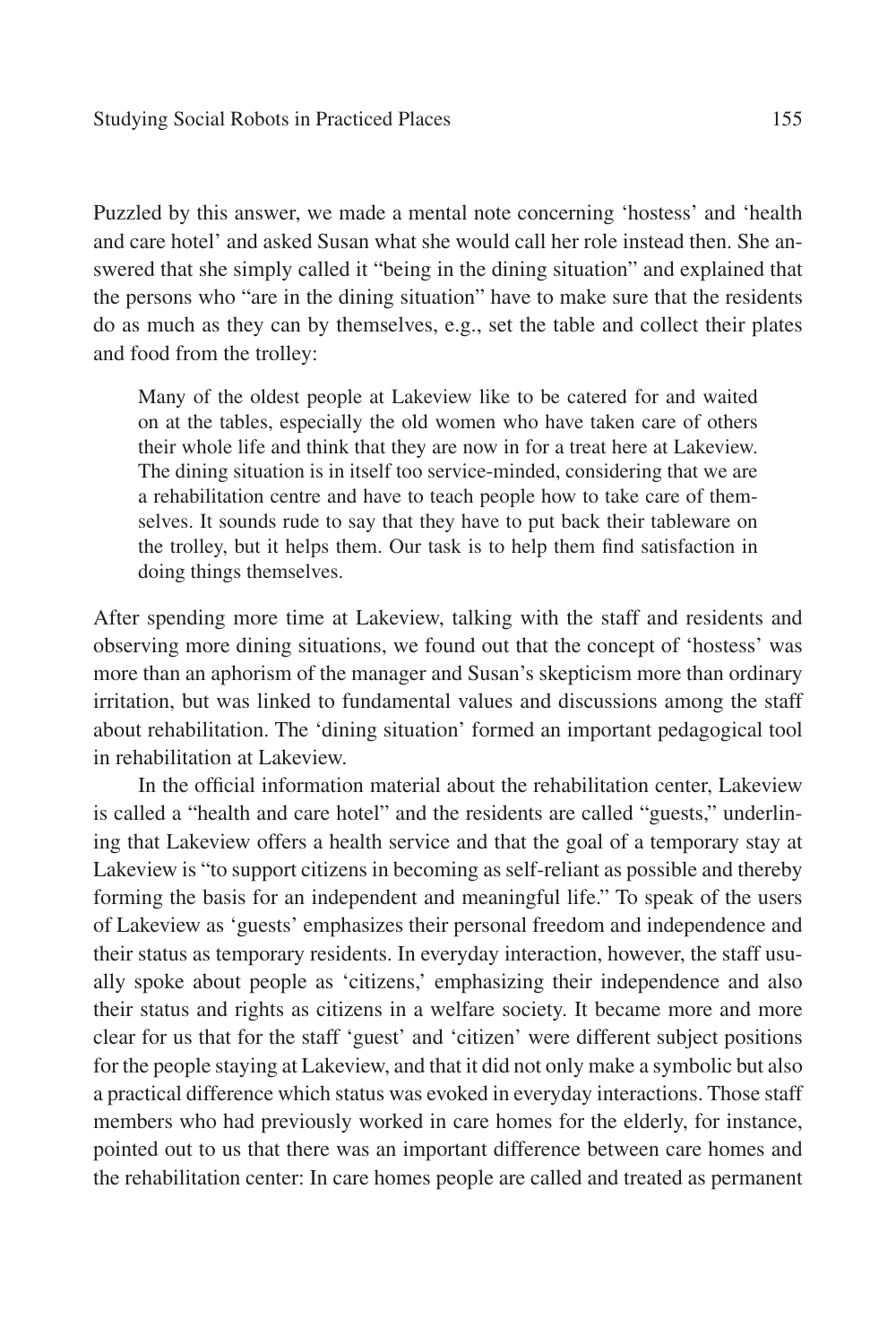and dependent residents, and this makes the contact with people very different from Lakeview where the goal is for people to stay for as short a time as possible.

Extended fieldwork at Lakeview provided insights into the connections among concrete social practices, mappings, and practical knowledge during dining situations and the staff's and management's considerations about rehabilitation and the residents' different subject positions that were actualized in the dining situations. Dining situations, as practiced places, are difficult and ambiguous social situations where the concepts of 'hostess' and 'hotel' gain a particular meaning; they are important contexts to understand the complexity of the dining situation.

One of the most important aspects of doing anthropological fieldwork is being attentive to such contexts, to physical places, language, behavioral environment, and bodily interactions that are drawn into specific social situations during fieldwork. In this example, the context of the hostess and hotel is an extra-situational context that is drawn into the situation and made relevant in the social situation by the actors themselves. According to Ben-Ami Scharfstein (1989), context is "that which environs the object of interest and helps by its relevance to explain it" (cited in Dilley 1999, 3). Contexts are frames of relevance that can be both immaterial and very material and physical (Hasse 2015). To recognize relevant contexts in social situations the fieldworker has to be open for new perceptions of the field as it emerges while studying *with* people over longer periods of time, being well aware, of course, that knowledge of e.g., eating and robotics is not distributed evenly in the field but is "situated knowledge" (Haraway 1988).<sup>6</sup> Deciding what counts as a relevant context in a social situation is an important form of power, and the fieldworker must be attentive to which contexts are forced onto social situations and which contexts are chosen, and furthermore be attentive to the re-contextualization that continuously taking place in social interaction (Hastrup 2003).

For Susan and many of the other health care assistants and occupational therapists, the job of a hostess in a dining situation is not supposed to be the servicing role that the terminology of a 'health and care hotel' easily signals. For her, the terminology touches upon some of the important dilemmas tied to dining situations and rehabilitation in general. One is the dilemma between being friendly and polite and providing a health service to people on the one hand, and the promotion of independence and self-reliance on the other. Another dilemma exists between letting people decide for themselves whether they want to eat in their own rooms and encouraging them to participate in the common meal in the dining hall, because eating with others is connected to an idea of faster rehabilitation. There is a broader cultural context in Danish society where meals are important social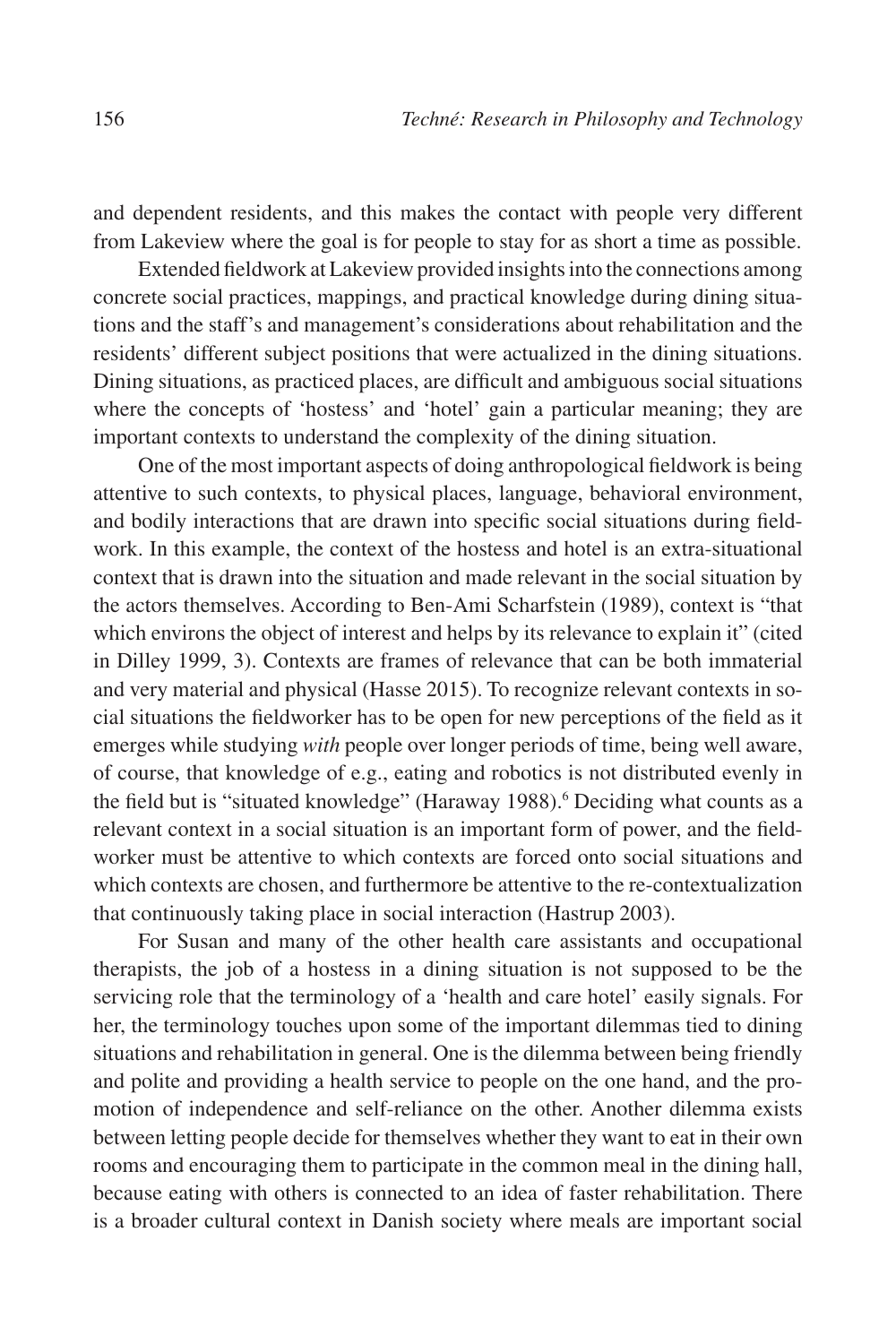integrative situations, closely linked to the idea of a home as a model for sociality in public institutional settings (Højlund 2011). Meals provide important social situations for civilized and close interaction among members of a family or other groups, on the one hand, and on the other, being able to prepare a meal for oneself or for others can be seen as a marker of individual personhood, independence and self-reliability.

We argue that all these contexts, and doubtless many more, are relevant for understanding the complexity of dining situations and also that such contexts are made relevant when a robot enters into the dining situation as part of a test project. Introducing a robot was not simply a question of introducing 'new technology,' but it entered into an already established framework of expectations, social roles, values, means and ends, maps, and tours. So when occupational therapists and health care assistants were asked to participate in a test project with a robot mimicking dining situations, these contextualized values and expectations still played a role.

This became particularly clear to us during a meeting between the test project's team of university researchers and the staff and management at Lakeview, during which the second test design was introduced to the staff. After the researchers had explained the set-up of the test and the staff's task during the eight weeks of tests, the floor was opened up for questions. One of the occupational therapists wanted to know what exactly the researchers were testing for and whether it still had something to do with food intake. One of the researchers explained that focus had shifted from food intake to whether 'eating together with a robot' would influence people's attitudes towards technology, but that participants were still chosen after the same criteria of low BMI to collect baseline data. This shift in focus had been discussed with the manager of the team of occupational therapists, but now they had to think and talk through the shift's practical effects with the whole team of occupational therapists. While the team of researchers were mainly concerned with the overall guidelines for the project and creating comparable data sets in the tests, the coming operators and their manager were practically oriented and went into great detail with the actual activities and dialogues with the robot. Therefore, the manager asked whether the role of the robot still was the role of a hostess at the table:

Can I ask about some practical things? As you know the robot cannot get up and move. It cannot pick up something from the floor or fill people's plates, as a hostess would do. How are we supposed to do that? What if they want more food?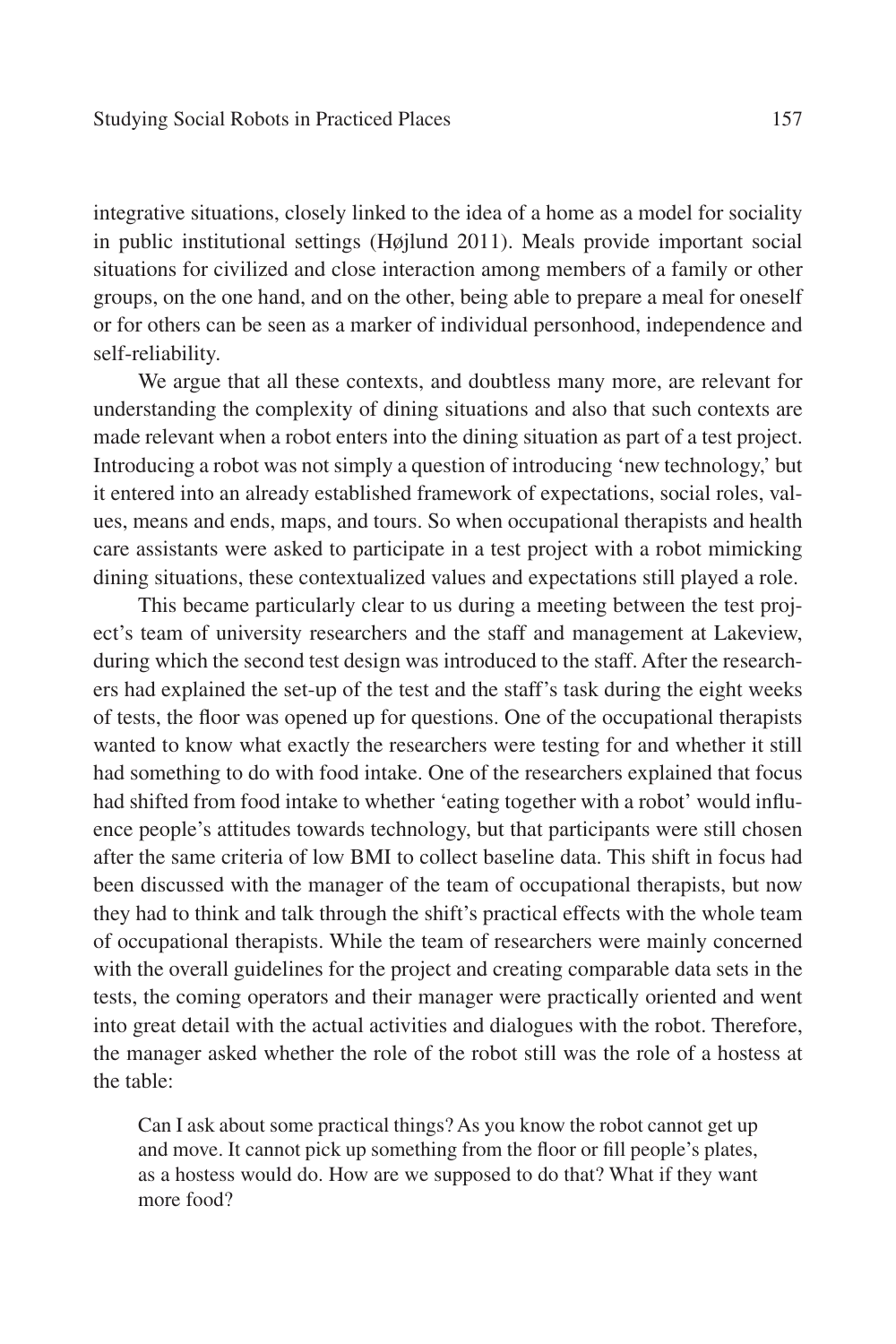To this the research team replied that it did not matter as long as all occupational therapists participating in the test did the same. Then one of the occupational therapists asked:

What about the control group? Does it have to do exactly the same? If somebody drops a fork, is someone in the control group then not allowed to pick it up? I consider it very rude to sit next to a person and not to pick up a fork that has fallen down from the table.

This excerpt from a longer dialogue shows a negotiation about how to practically organize the new test situation. The robot and the tests carried different meanings for the researchers and the staff. The contexts of the dining situations and the practical knowledge and dilemmas of 'being in the dining situation,' related e.g., to picking up forks or filling plates, were invisible to the researchers whose main goal was to create a generalizable and replicable test site. They had, of course, consulted the management, considered the ethical aspects of the test project, and made certain that it would not endanger anybody's life or well-being, but they had not learned about the everyday practices and values connected to the rehabilitation process at Lakeview.

For the staff at Lakeview, it was important to understand how the project and test setting related to their everyday work with rehabilitation and what subject positions of their users the robot activated. In the same vein, the staff reacted strongly when participants in the test were spoken about as 'patients' or 'test persons,' which are subject positions that are at odds with those promoted by the rehabilitation program at Lakeview. What also becomes clear from the discussions above is the importance of bodily presence for the rehabilitation process, and that the bodily presence of the robot was different from that of a human being. The robot's design made it possible for the operator to speak with the test participants and strike up a personal conversation suitable for a dining situation, but the robot sitting on its tripod had no hands and could not reach down for a fork if it fell down. In this way, the interaction and values of a dining situation were altered.

At a final meeting when the robot project was evaluated, the staff and local leadership at Lakeview found that the main outcome of the test project was the conversations with the participants that the robot had provided. It had been surprising for the operators of the robot how quickly the project participants gained confidence in the robot and had told him or her details from their personal lives that they would not normally disclose to strangers. They found that the guests at Lakeview had categorized the robot as a professional caretaker whom they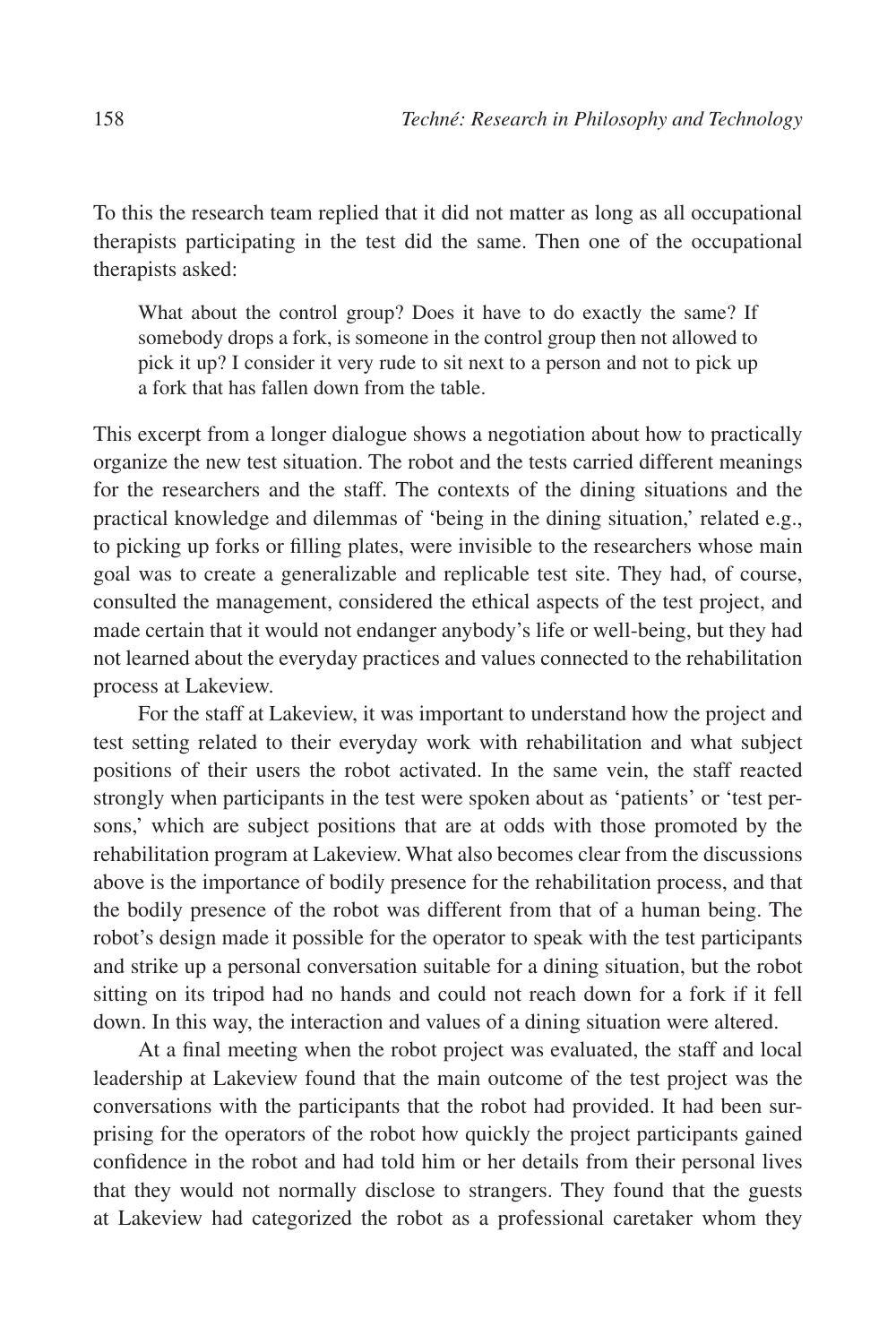could trust. Since the robot could not move and each test session lasted for thirty minutes, the test had provided opportunities for uninterrupted and open conversations and intense interpersonal interaction for which there was rarely time in their everyday work life. In this sense, the staff participated in a stabilization of the robot as a surprisingly good tool for interpersonal communication. Yet these findings did not seem to be connected to the dining situation in particular. The robot thus went from being a robotic communication device without any connection to health services to a health service robot aimed at 'small eaters' and back to being a communication device. The control group sessions experienced similar positive effects from taking thirty minutes to just talk with people while they were eating, so perhaps, it was not the robot itself that provided good communication but the whole test setting.<sup>7</sup>

When a robot is put to use in a practiced place, there will always be several agendas at play at the same time, and anthropological fieldwork can bring these complex contexts to the fore.

## **Conclusion: Making Complexity Visible**

Doing fieldwork at Lakeview was a learning process of getting to know Lakeview as a practiced place. One of the strengths of this anthropological fieldwork was that we could move around and get access to many perspectives and opinions informing the practiced place: the university researcher groups' meetings, the municipal management office, the staff rooms at Lakeview, the dining hall, etc. This made it possible to disclose a complexity that was not present from the perspectives of individual participants. Though the participants were well aware that negotiations take place all the time, in an anthropological analysis these negotiations were situated in a wider context, e.g., tied to conflicts of value and status. The robot turned out to be a 'multistable' technology: even though it was the 'same' robot it produced different realities and had different effects for the different people involved in the robot test at Lakeview. In this article we have focused on the group of researchers and the occupational therapists and health care assistants engaged in dining situations as pedagogic tools for rehabilitation. Even though this context was not clear for all parties involved, the robot became a certain kind of agent and intervention in the rehabilitation at Lakeview. At the same time, the robot was tested for its capacities in human-robot interaction by the researcher team, and it also provided a promise of future welfare technologies for the municipal welfare technology unit. Our fieldwork showed that an artifact that is introduced in one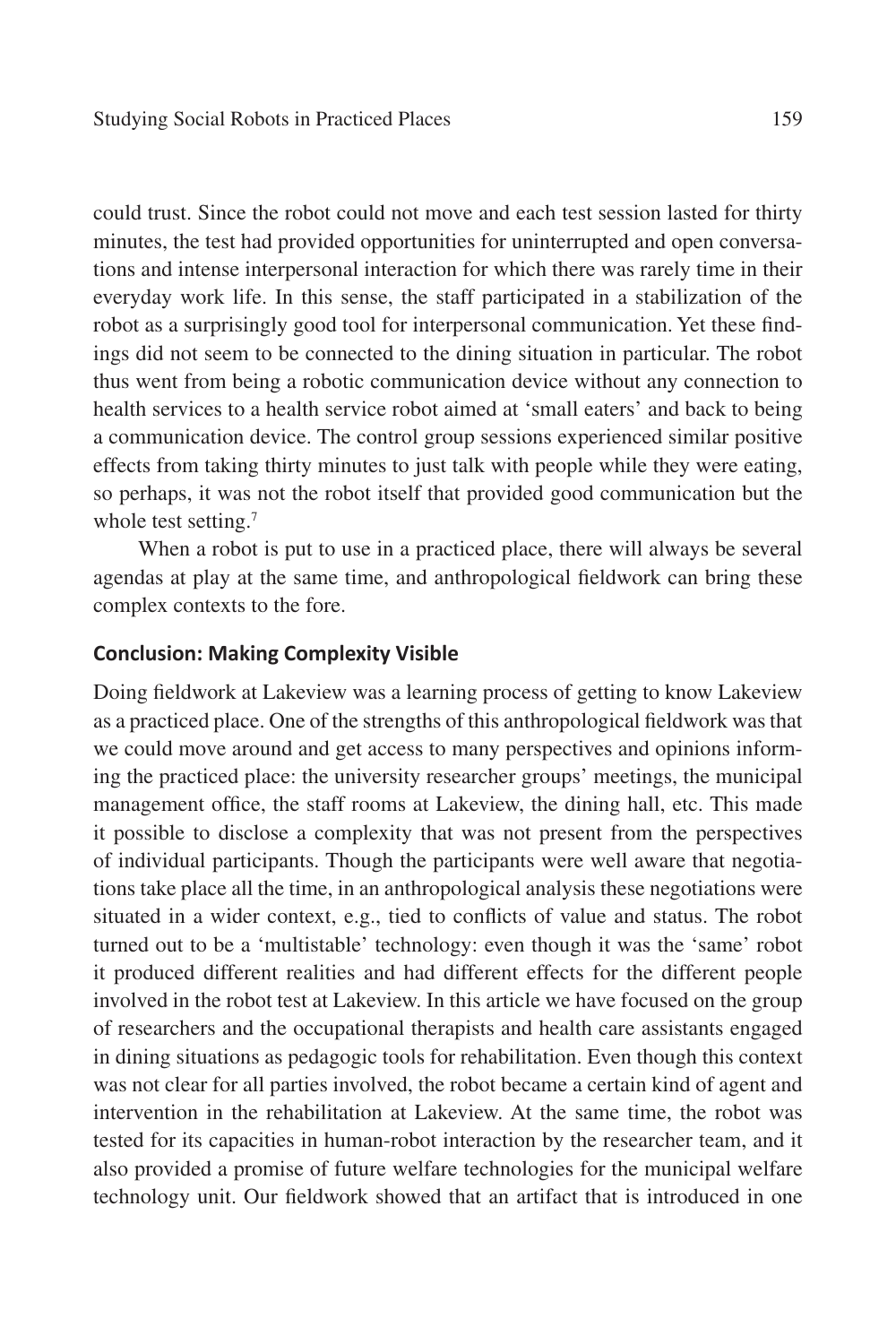context as a health service robot may be a tele-communicator or a therapist robot in another. Thus robots are 'multistable' artifacts (Ihde 2007).

With Marilyn Strathern (1991) we could say that the robot was one and many robots at the same time—"more than one, less than many" (cited in Mol 2002, 82). The different actors at Lakeview were all talking about the robot as if they were interacting with the same robot but actually the robot existed simultaneously in different social life worlds with different kinds of being. Having conducted anthropological fieldwork, we can, however, extend Mol's philosophy of multiplicity, because we have reached a new understanding of people's life worlds. We are not merely describing the robot in multiple actor-networks, but we are exploring the multiple ontologies of the robot from within the practiced place of Lakeview. We directed attention toward the changes of context, values, and negotiations of what kind of robot the robot was or could be at Lakeview. From within the practiced place of the staff the robot is not just one thing, but a figure that is continuously negotiated.

From the outset, the anthropologist arrives to the field as an outsider. Being an outsider and a newcomer provides opportunities for moving around in the local space, asking 'stupid questions' and engaging in movements that, for instance, professionals in the field cannot engage in themselves. In this process we learn to change our perceptions of material artifacts. They become multistable—or at least we can follow processes of stabilization, processes that are largely unexplored by the professionals in the field who are generally occupied with negotiations from their particular perspective. The analysis we have presented here is not just a question of making 'the missing masses' visible (Latour 1992), but an uncovering (Forsythe 1999) of both the work of the ethnographers and the groups of people engaging with technologies in their everyday work life: health workers and service providers in rehabilitation centers and robotics researchers.

The multiple ontologies found in, e.g., Mol 2002 depend on stabilizing processes such as the ones described in this article, and these processes of stabilization can be studied ethnographically. This implies following the mappings and tours in practiced places through the fieldwork process where participation means moving around with the practitioners and at the same time being sensitive to what we see (Ingold 2011). Through anthropological fieldwork as a learning process, including 'epistemological discipline,' multistability and negotiations of stabilizations may be followed and described ethnographically.

The advantage of including anthropologists in testing and implementing new technologies are twofold: 1) The testing team of researchers and robot design-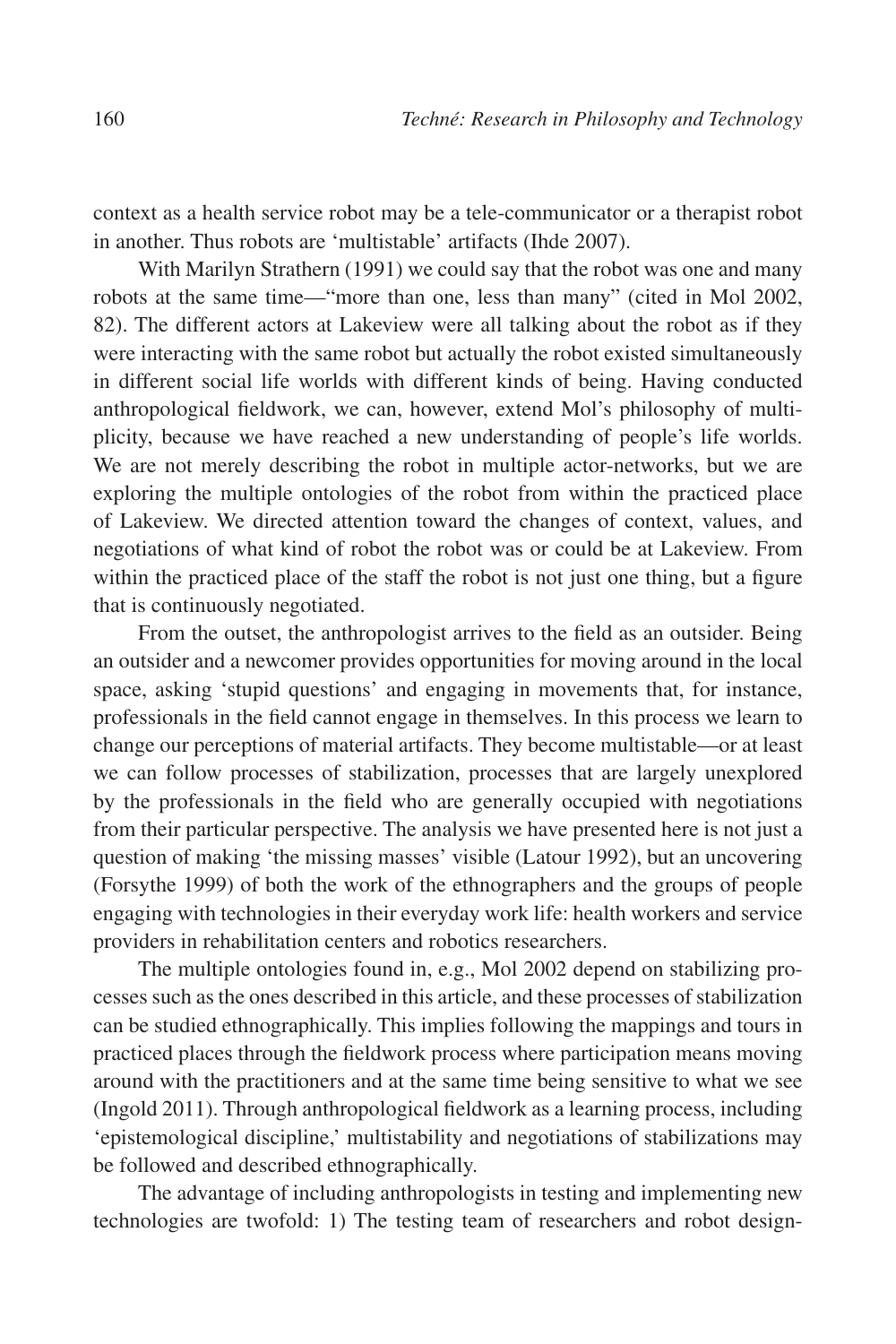ers gain a better understanding of the wider social and material context in which they engage. When "studying with people" (cf. Ingold 2011), anthropologists and other researchers, new technology and other things unsettle everyday practices, and values and practices may be renegotiated. 2) The process of understanding what e.g., robots do and how they may be helpful could be a much more iterative design process where the multiple and changing perspectives of end-users as well as staff and other actors and the negotiations among these actors can be taken into account.

In this article we have followed many different and primarily human actors circling around the non-human actor: the robot. We have focused on the perspective of staff members who often act as invisible workers and go-betweens between robot designers and end-users. This also reflects our position as fieldworkers in the field—we participated and thus saw the world from their perspective and shared their experiences and learning processes with the robot project. A longer period of fieldwork and more time spent with the people staying at Lakeview, the end-users of the welfare technology, would have opened other life worlds.

## **Notes**

We wish to thank the management and staff at Lakeview and the researchers from Philosophical and Transdisciplinary Enquiries in Social Robotics (PENSOR) at Aarhus University with whom we have collaborated in this project and who have generously shared their ideas and network with us and commented on a draft of this article.

1. We refer to the interdisciplinary research group Philosophical and Transdisciplinary Enquiries into Social Robotics (PENSOR), based at Aarhus University and testing the sociable robot at Lakeview, as 'university-based researchers' in order to set them apart from roboticists and other researchers involved in strategic research. Even though the team behind this article is also university-based—engineering intern Signe Hanghøj from the Engineering College at Aarhus University and anthropologist Maja Hojer Bruun from Aalborg University, who participated as fieldworkers at the rehabilitation center for five months from August to December 2013, and anthropologist Cathrine Hasse, Aarhus University, who participated as project coordinator—we were not part of PENSOR. Our research at Lakeview was part of a project in 2011–2015 funded by the Danish Strategic Research Council called Technucation. Technucation studies how a better understanding of technology-in-use in professional practice can be used in developing learning instruments, which improve the education of pre-service professionals in the health care sector and schools. There was collaboration between the PENSOR and the Technucation group, but while PENSOR worked on and developed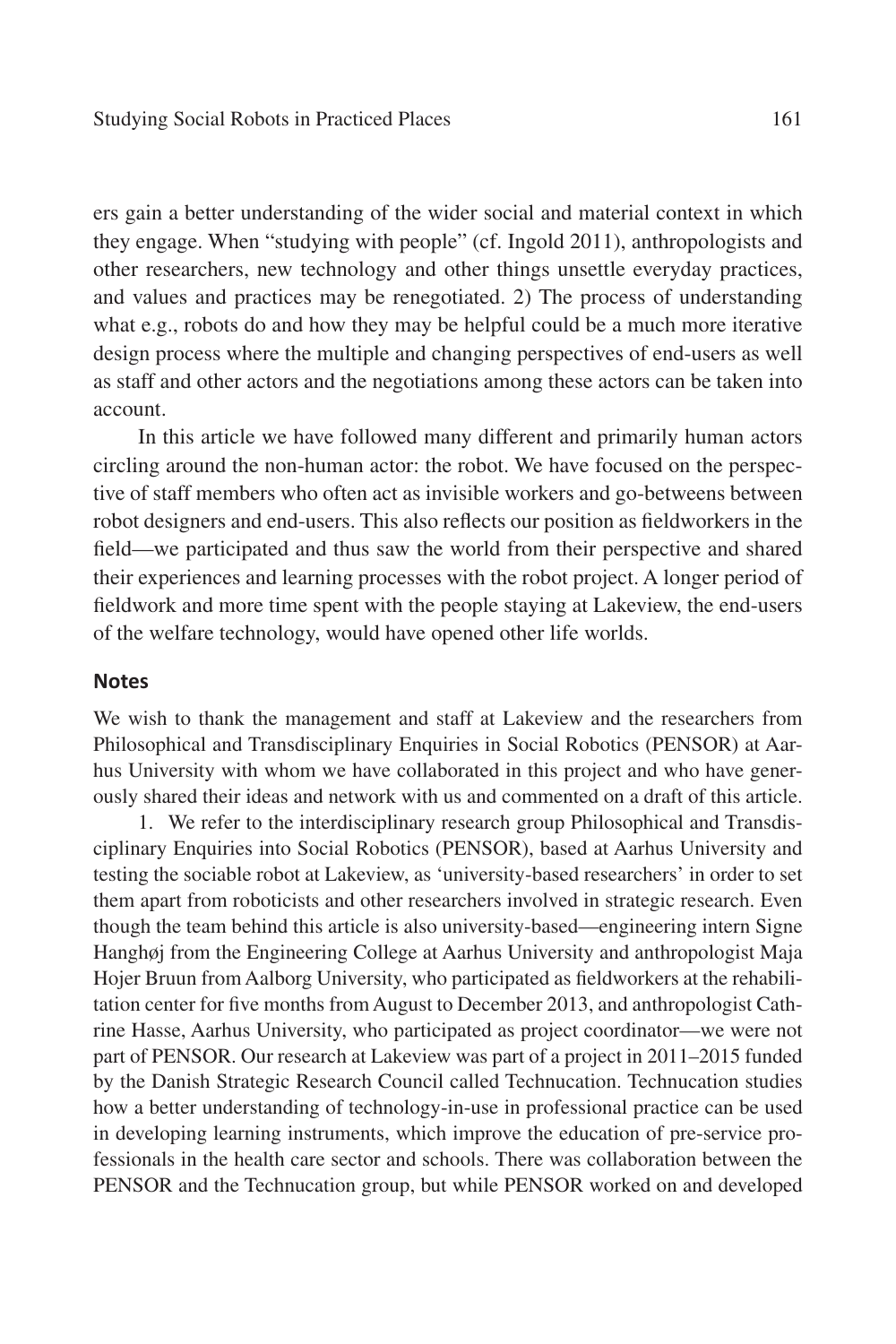the test with the robot at Lakeview the Technucation group followed this and other robot projects at Lakeview as well as daily life at the rehabilitation centre.

2. De Certeau refers to Merleau-Ponty's distinction between "geometrical space" which is analogous to de Certeau's *place* and "anthropological space" which corresponds to de Certeau's *space*.

3. By 'stories,' de Certeau and other phenomenologists do not mean a certain genre of speech or writing, as in fairy tales or folk tales, but the transformation of social or lived worlds into discourse which always involves a reduction.

4. The 'fields' that anthropologists enter to do fieldwork, of course, do not simply exist in the world as independently bounded places or sets of relationships to be 'discovered' by the ethnographer. They are constructed by the fieldworker, and the process of the fieldwork itself is part of this construction of the field (Amit 2000). It is part of anthropological expertise to account for how precisely our fields came about and to prize them apart from other possible constructions, contextualizations and connections in the social worlds of which we have become parts.

5. The interviews for this article were conducted by Maja Hojer Bruun and Signe Hanghøj. In all, nine interviews were conducted with the management and staff at Lakeview and the leader of the welfare technology unit.

6. The limited space of this article does not allow us to discuss this at length, but of course there were different opinions among the staff about the dining situation and how it should be handled.

7. For technical and human resource reasons, the control group sessions were often left out, and it is difficult to draw any definite conclusions. At the time this article was written, the analysis of the test filmings was not yet finished.

## **References**

- Alac, Morana, Javier Movellan, and Fumihide Tanaka. 2011. "When a Robot Is Social: Spatial Arrangements and Multimodal Semiotic Engagement in the Practice of Social Robotics." *Social Studies of Science* 41(6): 893–926. http://dx.doi.org/10.1177/0306312711420565
- Amit, Vered 2000. "Introduction: Constructing the Field." In *Constructing the Field*: *Ethnographic Fieldwork in the Contemporary World*, ed. Vered Amit, 1–18. London: Routledge. http://dx.doi.org/10.4324/9780203450789\_chapter\_1
- Baltus, Gregory, Dieter Fox, Francis Gemperle, Jennifer Goetz, Tad Hirsch, Dimitris Magaritis, Mike Montemerlo, Joelle Pineau, Jamie Schulte, and Sebastian Thrun. 2000. "Towards Personal Service Robots for the Elderly." *Proceedings of the Workshop on Interactive Robotics and Entertainment* (WIRE-2000), Pittsburgh: Carnegie Mellon University Press.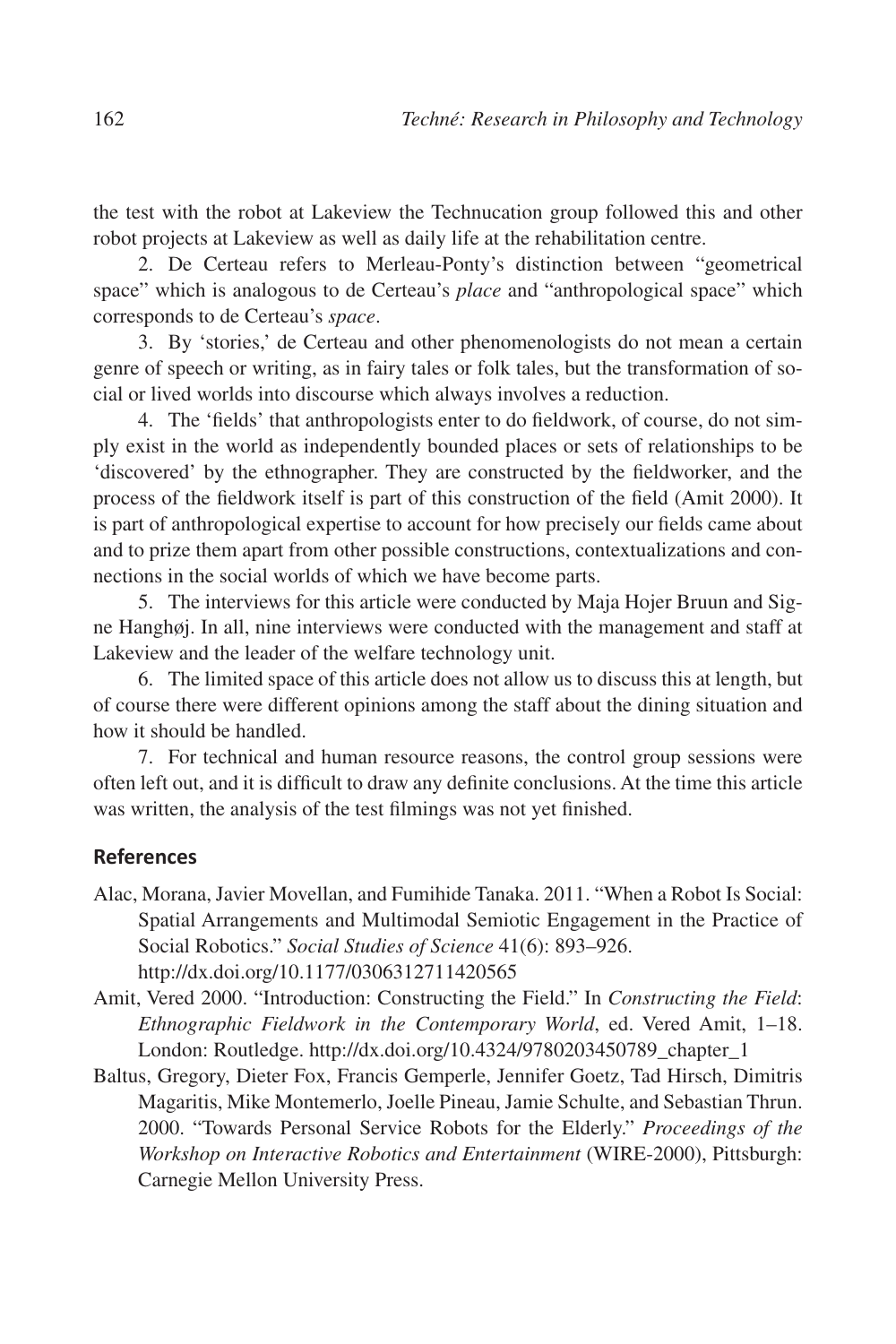- Breazeal, Cynthia. 2003. "Towards Sociable Robots." *Robotics and Autonomous Systems* 42(3–4): 167–75. http://dx.doi.org/10.1016/S0921-8890(02)00373-1
- De Certeau, Michel. 1984. *The Practice of Everyday Life*. Berkeley: University of California Press.
- Dilley, Roy. 1999. "Introduction: The Problem of Context." In *The Problem of Context*, ed. Roy Dilley, 1–46. Oxford: Berghahn Books.
- Fong, Terrence, Illah Nourbakhsh, and Kerstin Dautenhahn. 2003. "A Survey of Socially Interactive Robots." *Robotics and Autonomous Systems* 42(3–4): 143–66. http://dx.doi.org/10.1016/S0921-8890(02)00372-X
- Forsythe, Diana. 1999. "It's Just a Matter of Common Sense: Ethnography as Invisible Work." *Computer Supported Cooperative Work* 8: 127–45. http://dx.doi.org/10.1023/A:1008692231284
- Goodrich, Michael A., and Alan C. Schultz. 2007. "Human-Robot Interaction: A Survey." *Foundations and Trends in Human-Computer Interaction* 1(3): 203–75. http://dx.doi.org/10.1561/1100000005
- Graeber, David. 2001. *Toward an Anthropological Theory of Value: The False Coin of Our Own Dreams*. Basingstoke: Palgrave Macmillan. http://dx.doi.org/10.1057/9780312299064
- Haraway, Donna. 1988. "Situated Knowledges: The Science Question in Feminism and the Privilege of Partial Perspective." *Feminist Studies* 14(3): 575–99. http://dx.doi.org/10.2307/3178066
- Hasse, Cathrine. 2013. "Artefacts That Talk: Mediating Technologies as Multistable Signs and Tools." *Subjectivity* 6(1): 79–100. http://dx.doi.org/10.1057/sub.2012.29
- Hasse, Cathrine. 2015. *An Anthropology of Learning: On Nested Frictions in Cultural Ecologies*. Dordrecht: Springer. http://dx.doi.org/10.1007/978-94-017-9606-4
- Hastrup, Kirsten. 2003. "Metoden. Opmærksomhedens retning." In *Ind i Verden*: *En Grundbog i antropologisk metode*, ed. Kirsten Hastrup, 399–419. Copenhagen: Hans Reitzels Forlag.
- Højlund, Susanne. 2011. "Home as a Model for Sociality in Danish Children's Homes: A Question of Authenticity." *Social Analysis* 55(2): 106–20. http://dx.doi.org/10.3167/sa.2011.550206
- Ihde, Don. 2002. *Bodies in Technology*. Minneapolis: University of Minnesota Press.
- Ihde, Don. 2006. "The Designer Fallacy and Technological Imagination." In *Defining Technological Literacy: Towards an Epistemological Framework*, ed. John R. Dakers, 121–32. New York: Palgrave Macmillan.
- Ihde, Don. 2007. "Technologies-Musics-Embodiments." *Janus Head* 10(1): 7–24.
- Ingold, Tim. 2001. "Beyond Art and Technology: The Anthropology of Skill." In *Anthropological Perspectives on Technology*, ed. Michael B. Schiffer, 17–31. Albuquerque: University of New Mexico Press.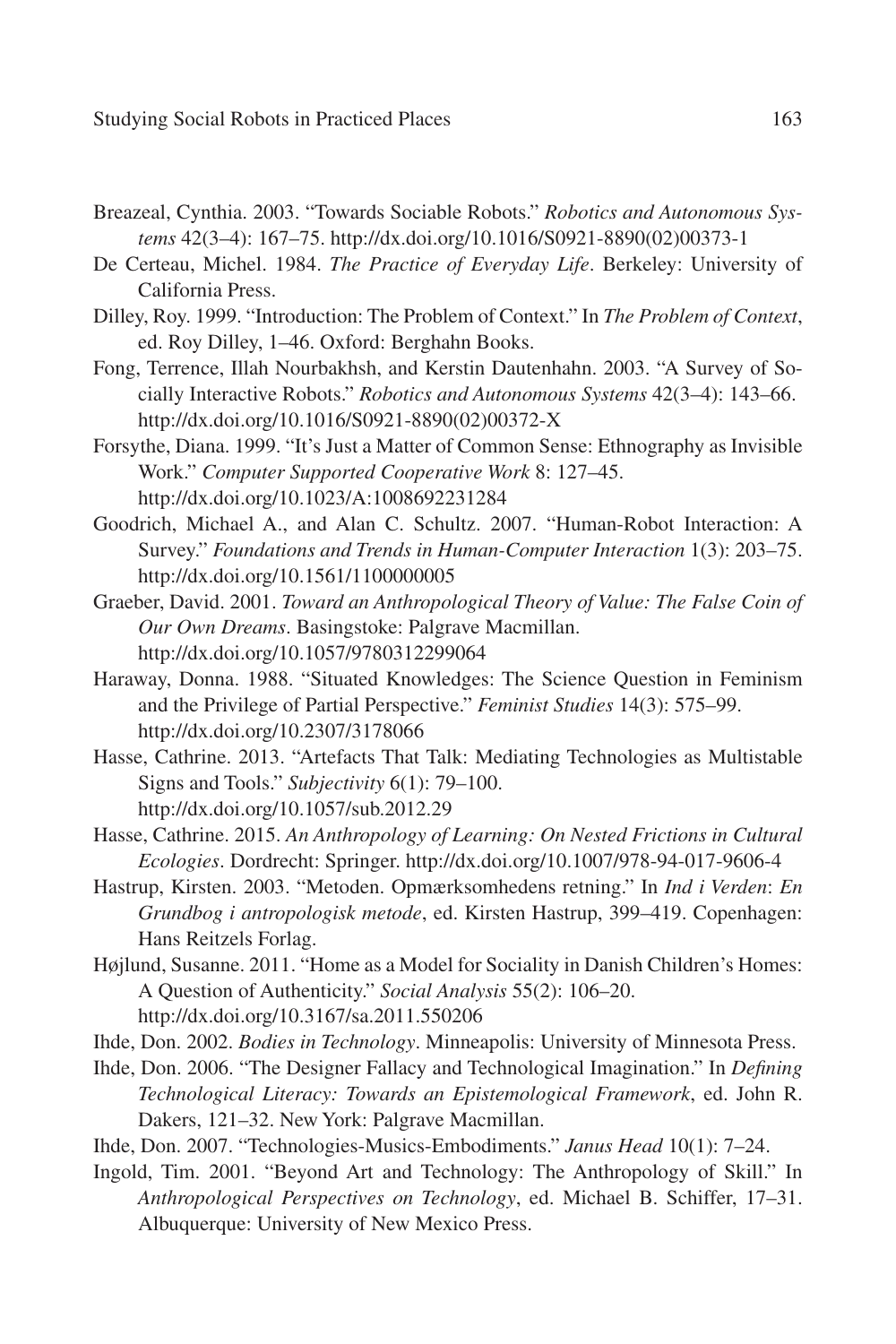- Ingold, Tim. 2011. *Being Alive: Essays on Movement, Knowledge and Description*. London: Routledge.
- Jackson, Michael. 1996. "Introduction: Phenomenology, Radical Empiricism, and Anthropological Critique." In *Things As They Are: New Directions in Phenomenological Anthropology*, ed. Michael Jackson, 1–50. Bloomington: Indiana University Press. http://dx.doi.org/10.1300/j016v21n01\_01
- Kluckhohn, Clyde. 1951. "Values and Value-orientation in the Theory of Action: An Exploration in Definition and Classification." In *Towards a General Theory of Action*, ed. T. Parsons and E. Shils, 388–433. Cambridge, MA: Harvard University Press.
- Lacey, Gerard, and Kenneth M. Dawson-Howe. 1998. "The Application of Robotics to a Mobility Aid for the Elderly Blind." *Robotics and Autonomous Systems* 23: 245–52. http://dx.doi.org/10.1016/S0921-8890(98)00011-6
- Latour, Bruno. 1992. "Where Are the Missing Masses? The Sociology of a Few Mundane Artifacts." In *Shaping Technology/Building Society: Studies in Sociotechnical Change*, ed. Wiebe E. Bijker and John Law, 225–58. Cambridge, MA: MIT Press.
- Latour, Bruno. 2005. *Reassembling the Social: An Introduction to Actor-Network-Theory*. Oxford: Oxford University Press.
- Law, John. 2004. *After Method: Mess in Social Science Research*. London: Routledge.
- Lin, Patrick. 2012. "Introduction to Robot Ethics." In *Robot Ethics: The Ethical and Social Implications of Robotics*, ed. Patrick Lin, Keith Abney, and George A. Bekey, 3–15. Cambridge, MA: MIT Press.
- Marcus, George. 1995. "Ethnography In/Of the World System: The Emergence of Multi-Sited Ethnography." *Annual Review of Anthropology* 24: 95–117. http://dx.doi.org/10.1146/annurev.an.24.100195.000523
- Mol, Annemarie. 2002. *The Body Multiple: Ontology in Medical Practice*. Durham, NC: Duke University Press. http://dx.doi.org/10.1215/9780822384151
- Ogawa, Kohei, Shuichi Nishio, Kensuke Koda, Giuseppe Balistreri, Tetsuya Watanabe, and Hiroshi Ishiguro. 2011. "Exploring the Natural Reaction of Young and Aged Person with Telenoid in a Real World." *Journal of Advanced Computational Intelligence and Intelligent Informatics* 15(5): 592–97.
- Ogawa, Kohei, Shuichi Nishio, Kensuke Koda, Koichi Taura, Takashi Minato, Carlos Toshinori Ishii, and Hiroshi Ishiguro. 2011. "Telenoid: Tele-Presence Android for Communication." *Proceedings from the Special Interest Group on Computer Graphics and Interactive Techniques Conference (SIGGRAPH '11): Emerging Technologies*. http://dx.doi.org/10.1145/2048259.2048274
- Ondas, Stanislav, Jozef Juhar, Matus Pleva, Anton Cizmar, and Roland Holcer. 2013. "Service Robot SCORPIO with Robust Speech Interface." *International Journal of Advanced Robotic Systems* 10(3): 1–11. http://dx.doi.org/10.5772/54934